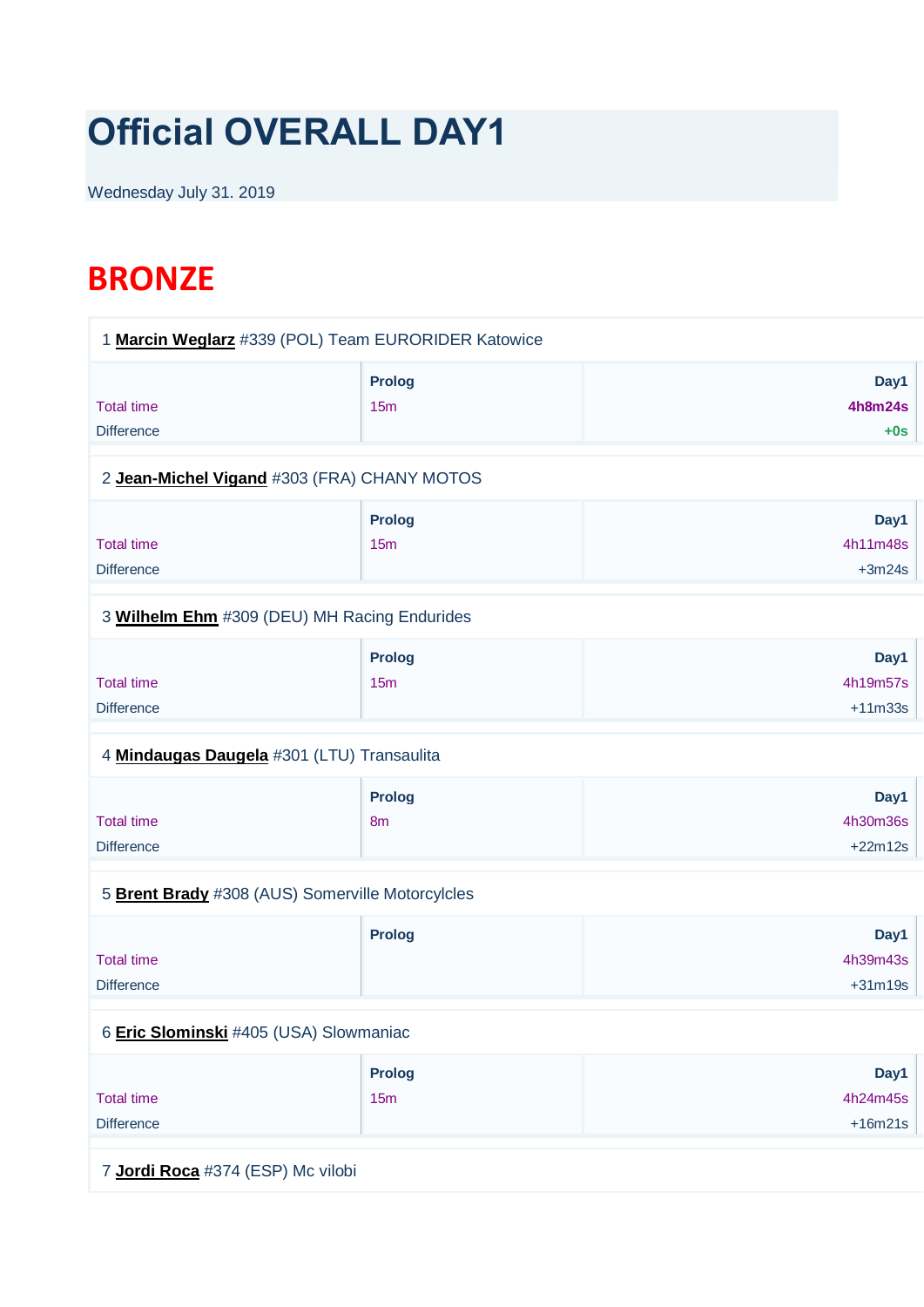|                   | <b>Prolog</b> | Day1      |
|-------------------|---------------|-----------|
| <b>Total time</b> | 5m            | 4h36m58s  |
| <b>Difference</b> |               | $+28m34s$ |

## 8 **[Mark Galbraith](https://www.redbullromaniacs.com/for-competitors/profile/?e=rbr2019&b=449)** #449 (NZL) New Zealand

|                   | <b>Prolog</b> | Day1      |
|-------------------|---------------|-----------|
| <b>Total time</b> | 12m15s        | 4h30m     |
| <b>Difference</b> |               | $+21m36s$ |

#### 9 **[Kevin Keller](https://www.redbullromaniacs.com/for-competitors/profile/?e=rbr2019&b=486)** #486 (DEU) X-LITE RIDERS CLUB

|                   | <b>Prolog</b> | Day1     |
|-------------------|---------------|----------|
| <b>Total time</b> | 15m           | 4h28m25s |
| <b>Difference</b> |               | $+20m1s$ |

## 10 **[Jean François Bernard](https://www.redbullromaniacs.com/for-competitors/profile/?e=rbr2019&b=313)** #313 (FRA) Sport Camps France

|                   | <b>Prolog</b> | Day1      |
|-------------------|---------------|-----------|
| <b>Total time</b> | 15m           | 4h29m11s  |
| <b>Difference</b> |               | $+20m47s$ |

#### 11 **[Garry Player](https://www.redbullromaniacs.com/for-competitors/profile/?e=rbr2019&b=461)** #461 (GBR) Player Plumbing

|                   | <b>Prolog</b> | Day1      |
|-------------------|---------------|-----------|
| <b>Total time</b> | 15m           | 4h29m14s  |
| <b>Difference</b> |               | $+20m50s$ |

#### 12 **[Marco Faria](https://www.redbullromaniacs.com/for-competitors/profile/?e=rbr2019&b=493)** #493 (BRA) Faria Máquinas/BMS Racing

|                   | <b>Prolog</b>  | Day1     |
|-------------------|----------------|----------|
| <b>Total time</b> | 1 <sub>m</sub> | 4h43m31s |
| <b>Difference</b> |                | $+35m7s$ |

## 13 **[Pelaud Benjamin](https://www.redbullromaniacs.com/for-competitors/profile/?e=rbr2019&b=429)** #429 (FRA) AMA Team of cadors

|                   | <b>Prolog</b> | Day1      |
|-------------------|---------------|-----------|
| <b>Total time</b> | 15m           | 4h29m47s  |
| <b>Difference</b> |               | $+21m23s$ |

#### 14 **[Tadas Barkus](https://www.redbullromaniacs.com/for-competitors/profile/?e=rbr2019&b=417)** #417 (LTU) Transaulita

|                   | Prolog         | Day1     |
|-------------------|----------------|----------|
| <b>Total time</b> | 6 <sub>m</sub> | 4h39m30s |
| <b>Difference</b> |                | $+31m6s$ |

15 **[Peter Rahn](https://www.redbullromaniacs.com/for-competitors/profile/?e=rbr2019&b=306)** #306 (DEU) X-LEO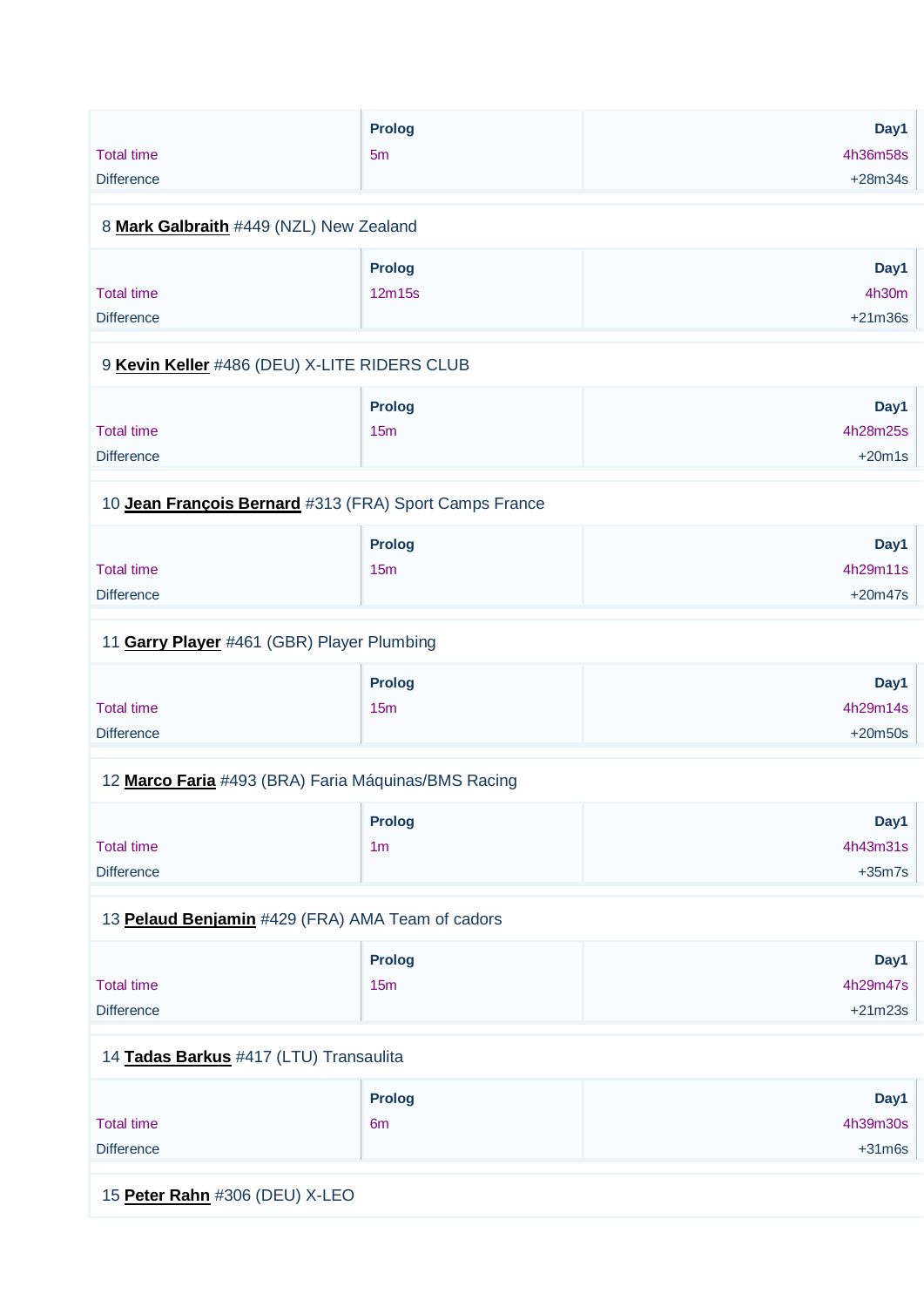|                   | <b>Prolog</b> | Day1     |
|-------------------|---------------|----------|
| <b>Total time</b> | 15m           | 4h30m33s |
| <b>Difference</b> |               | $+22m9s$ |

#### 16 **[Dmitry Tagirov](https://www.redbullromaniacs.com/for-competitors/profile/?e=rbr2019&b=310)** #310 (RUS) UktusMoto

|                   | <b>Prolog</b> | Day1      |
|-------------------|---------------|-----------|
| <b>Total time</b> | 12m           | 4h34m10s  |
| <b>Difference</b> |               | $+25m46s$ |

#### 17 **[Marius Muntean](https://www.redbullromaniacs.com/for-competitors/profile/?e=rbr2019&b=302)** #302 (ROU) Motoclub Haita

|                   | <b>Prolog</b> | Day1      |
|-------------------|---------------|-----------|
| <b>Total time</b> | 10m15s        | 4h36m47s  |
| <b>Difference</b> |               | $+28m23s$ |

## 18 **[Valerii Oleinikov](https://www.redbullromaniacs.com/for-competitors/profile/?e=rbr2019&b=506)** #506 (RUS) 100% ENDURO

|                   | <b>Prolog</b> | Day1      |
|-------------------|---------------|-----------|
| Total time        | 15m           | 4h32m14s  |
| <b>Difference</b> |               | $+23m50s$ |

#### 19 **[Robert Lietz](https://www.redbullromaniacs.com/for-competitors/profile/?e=rbr2019&b=366)** #366 (AUT) Lietz Sport

|                   | Prolog | Day1      |
|-------------------|--------|-----------|
| <b>Total time</b> | 15m    | 4h33m46s  |
| <b>Difference</b> |        | $+25m22s$ |

## 20 **[Kimmo Virtanen](https://www.redbullromaniacs.com/for-competitors/profile/?e=rbr2019&b=438)** #438 (FIN) TTM Factory Racing

|                   | <b>Prolog</b>   | Day1      |
|-------------------|-----------------|-----------|
| <b>Total time</b> | 15 <sub>m</sub> | 4h33m51s  |
| <b>Difference</b> |                 | $+25m27s$ |

## 21 **[Andreas Maier](https://www.redbullromaniacs.com/for-competitors/profile/?e=rbr2019&b=300)** #300 (AUT) MSC Tittmoning-Kirchanschöring

|                   | <b>Prolog</b> | Day1      |
|-------------------|---------------|-----------|
| Total time        | 11m15s        | 4h37m56s  |
| <b>Difference</b> |               | $+29m32s$ |

#### 22 **[Craig Roper](https://www.redbullromaniacs.com/for-competitors/profile/?e=rbr2019&b=412)** #412 (GBR) Walters medical/jim aim racing

|                   | <b>Prolog</b> | Day1      |
|-------------------|---------------|-----------|
| <b>Total time</b> | 15m           | 4h34m39s  |
| <b>Difference</b> |               | $+26m15s$ |

23 **[Romain Courty](https://www.redbullromaniacs.com/for-competitors/profile/?e=rbr2019&b=399)** #399 (FRA) SPORT CAMPS FRANCE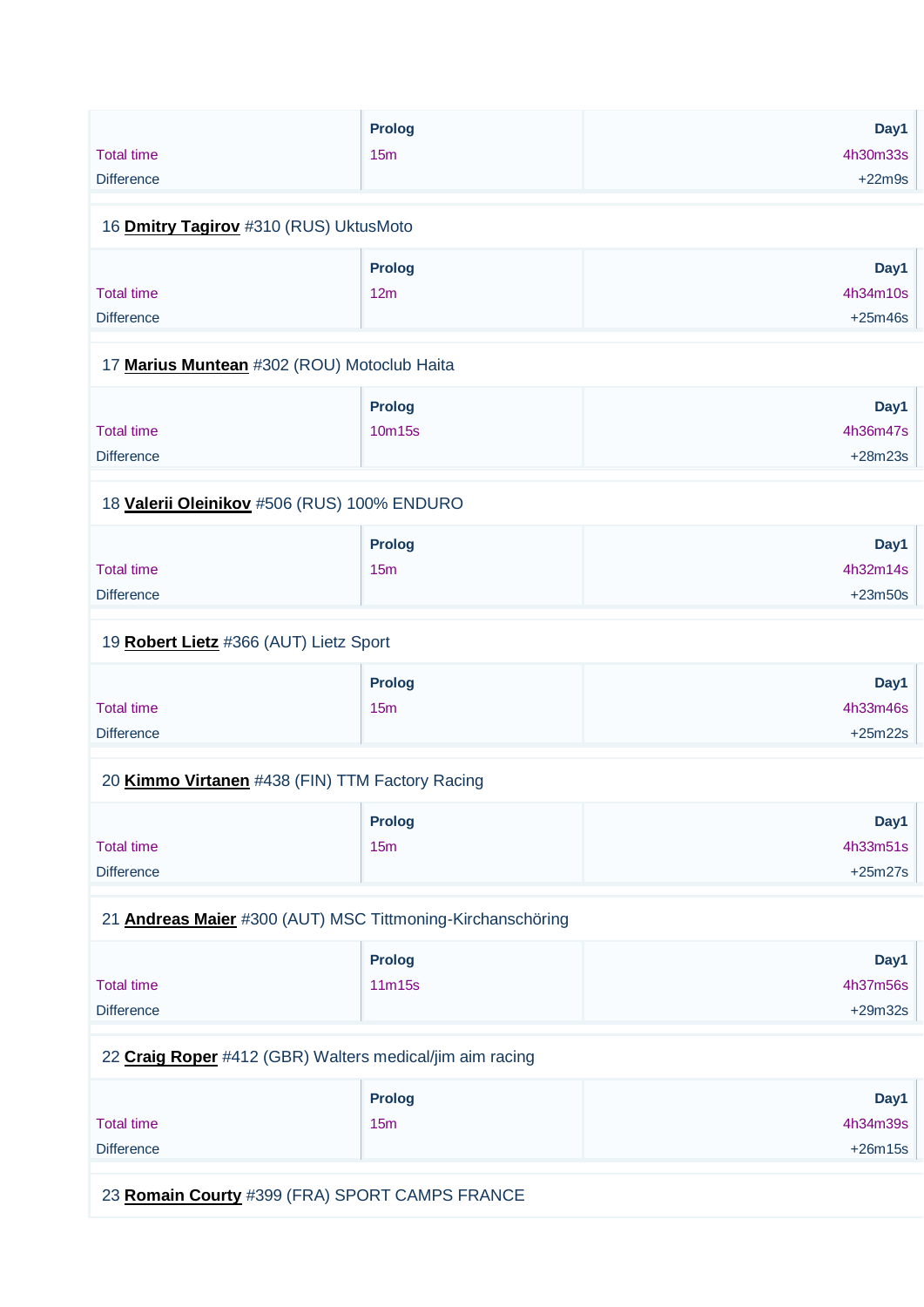|                   | <b>Prolog</b>   | Day1      |
|-------------------|-----------------|-----------|
| <b>Total time</b> | 11 <sub>m</sub> | 4h38m42s  |
| <b>Difference</b> |                 | $+30m18s$ |
|                   |                 |           |

#### 24 **[David Lux](https://www.redbullromaniacs.com/for-competitors/profile/?e=rbr2019&b=370)** #370 (DEU) Dirtbiker Mag

|                   | <b>Prolog</b> | Day1      |
|-------------------|---------------|-----------|
| <b>Total time</b> | 15m           | 4h34m59s  |
| <b>Difference</b> |               | $+26m35s$ |

#### 25 **[Radu Sardarescu](https://www.redbullromaniacs.com/for-competitors/profile/?e=rbr2019&b=372)** #372 (ROU) Enduro Fanatics

|                   | <b>Prolog</b>   | Day1      |
|-------------------|-----------------|-----------|
| <b>Total time</b> | 15 <sub>m</sub> | 4h36m16s  |
| <b>Difference</b> |                 | $+27m52s$ |

## 26 **[Yvo Schmucki](https://www.redbullromaniacs.com/for-competitors/profile/?e=rbr2019&b=359)** #359 (CAN) YB Racing

|                   | <b>Prolog</b> | Day1      |
|-------------------|---------------|-----------|
| Total time        | 15m           | 4h37m10s  |
| <b>Difference</b> |               | $+28m46s$ |

#### 27 **[Facci Alberto](https://www.redbullromaniacs.com/for-competitors/profile/?e=rbr2019&b=387)** #387 (ITA) No Fears Team Asd

|                   | <b>Prolog</b> | Day1      |
|-------------------|---------------|-----------|
| <b>Total time</b> | 15m           | 4h38m14s  |
| <b>Difference</b> |               | $+29m50s$ |

#### 28 **[Cameron Bice](https://www.redbullromaniacs.com/for-competitors/profile/?e=rbr2019&b=403)** #403 (AUS) MK1 Motorcycles

|                   | <b>Prolog</b> | Day1      |
|-------------------|---------------|-----------|
| <b>Total time</b> | 6m30s         | 4h47m5s   |
| <b>Difference</b> |               | $+38m41s$ |

## 29 **[Martin Lindtner](https://www.redbullromaniacs.com/for-competitors/profile/?e=rbr2019&b=363)** #363 (AUT) Ilupi

|                   | <b>Prolog</b>   | Day1      |
|-------------------|-----------------|-----------|
| <b>Total time</b> | 15 <sub>m</sub> | 4h39m3s   |
| <b>Difference</b> |                 | $+30m39s$ |

#### 30 **[Miguel Angel Vargas Caballero](https://www.redbullromaniacs.com/for-competitors/profile/?e=rbr2019&b=379)** #379 (ESP) team vargas

|                   | <b>Prolog</b> | Day1     |
|-------------------|---------------|----------|
| <b>Total time</b> | 15m           | 4h39m29s |
| <b>Difference</b> |               | $+31m5s$ |

31 **[Chuck White](https://www.redbullromaniacs.com/for-competitors/profile/?e=rbr2019&b=432)** #432 (USA) WoodChuck Racing/Motoland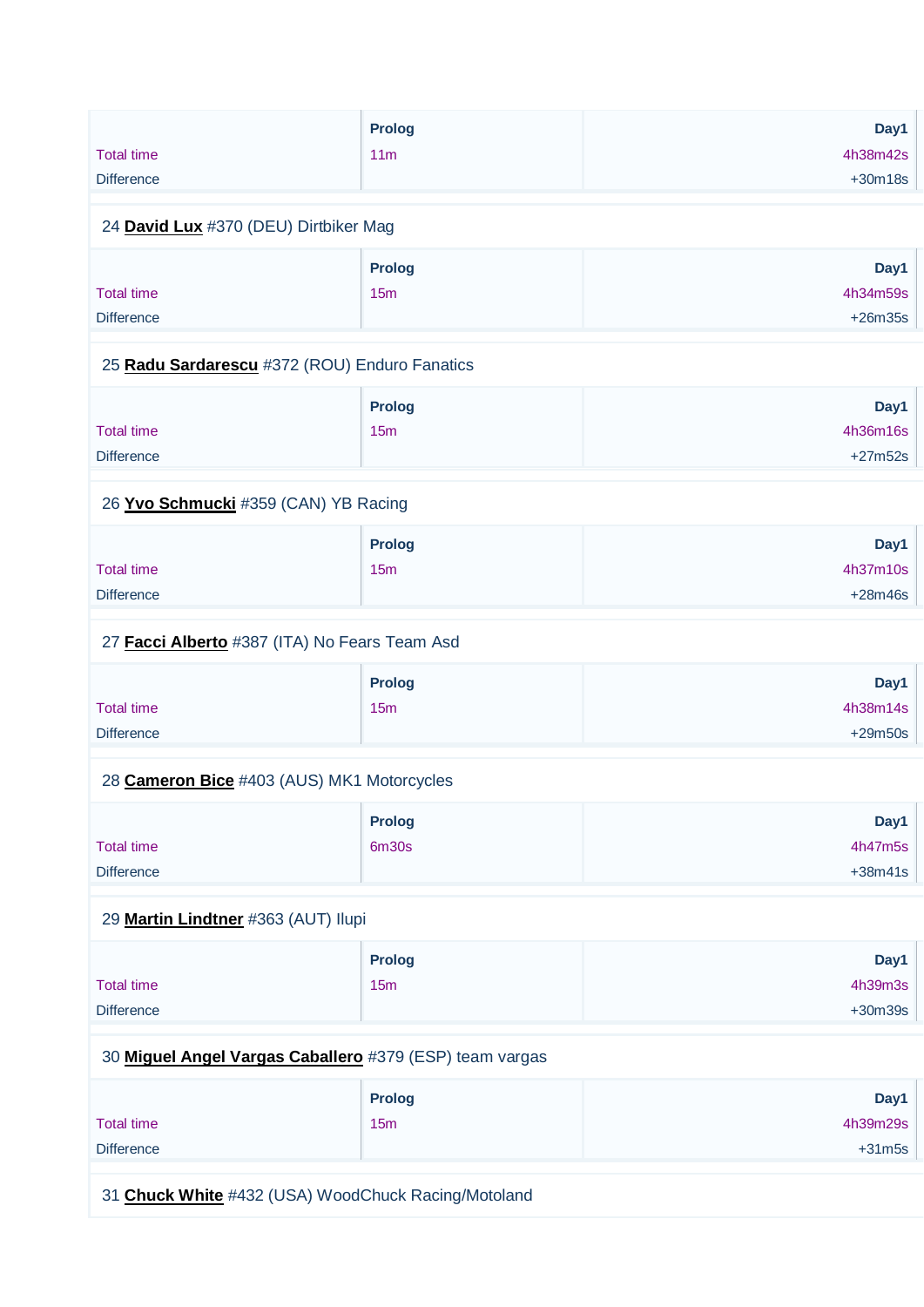| <b>Total time</b><br><b>Difference</b>       | <b>Prolog</b><br>15 <sub>m</sub> | Day1<br>4h40m38s<br>$+32m14s$ |
|----------------------------------------------|----------------------------------|-------------------------------|
| 32 Raffael Panzeri #307 (CHE) MCS Racing     |                                  |                               |
| <b>Total time</b><br><b>Difference</b>       | <b>Prolog</b><br>8m15s           | Day1<br>4h47m45s<br>$+39m21s$ |
| 33 Dan Watson #498 (NZL) Zambezi Expeditions |                                  |                               |
|                                              | <b>Double of</b>                 | <b>DEC. 4</b>                 |

|                   | Prolog | Day1      |
|-------------------|--------|-----------|
| Total time        | 15m    | 4h42m19s  |
| <b>Difference</b> |        | $+33m55s$ |

#### 34 **[Jack Berry](https://www.redbullromaniacs.com/for-competitors/profile/?e=rbr2019&b=394)** #394 (GBR) Jack Berry Plant Services

|                   | <b>Prolog</b> | Day1      |
|-------------------|---------------|-----------|
| <b>Total time</b> | 15m           | 4h43m     |
| <b>Difference</b> |               | $+34m36s$ |

## 35 **[Wouter-Jan Van Dijk](https://www.redbullromaniacs.com/for-competitors/profile/?e=rbr2019&b=499)** #499 (NLD)

|                   | Prolog | Day1      |
|-------------------|--------|-----------|
| <b>Total time</b> | 15m    | 4h44m5s   |
| <b>Difference</b> |        | $+35m41s$ |

## 36 **[Vladimir Kamushkin](https://www.redbullromaniacs.com/for-competitors/profile/?e=rbr2019&b=383)** #383 (RUS) sherco FACTORY

|                   | <b>Prolog</b> | Day1      |
|-------------------|---------------|-----------|
| <b>Total time</b> | 8m30s         | 4h51m23s  |
| <b>Difference</b> |               | $+42m59s$ |

## 37 **[Arno Drechsel](https://www.redbullromaniacs.com/for-competitors/profile/?e=rbr2019&b=331)** #331 (ITA) Team Kini

|                   | <b>Prolog</b> | Day1      |
|-------------------|---------------|-----------|
| <b>Total time</b> | 15m           | 4h45m44s  |
| <b>Difference</b> |               | $+37m20s$ |

## 38 **[Sebastien Cousinie](https://www.redbullromaniacs.com/for-competitors/profile/?e=rbr2019&b=453)** #453 (FRA) MOTO TEAM 81

|                   | Prolog | Day1      |
|-------------------|--------|-----------|
| Total time        | 15m    | 4h46m4s   |
| <b>Difference</b> |        | $+37m40s$ |

39 **[Christian Barrett](https://www.redbullromaniacs.com/for-competitors/profile/?e=rbr2019&b=364)** #364 (AUS) Dargo River Inn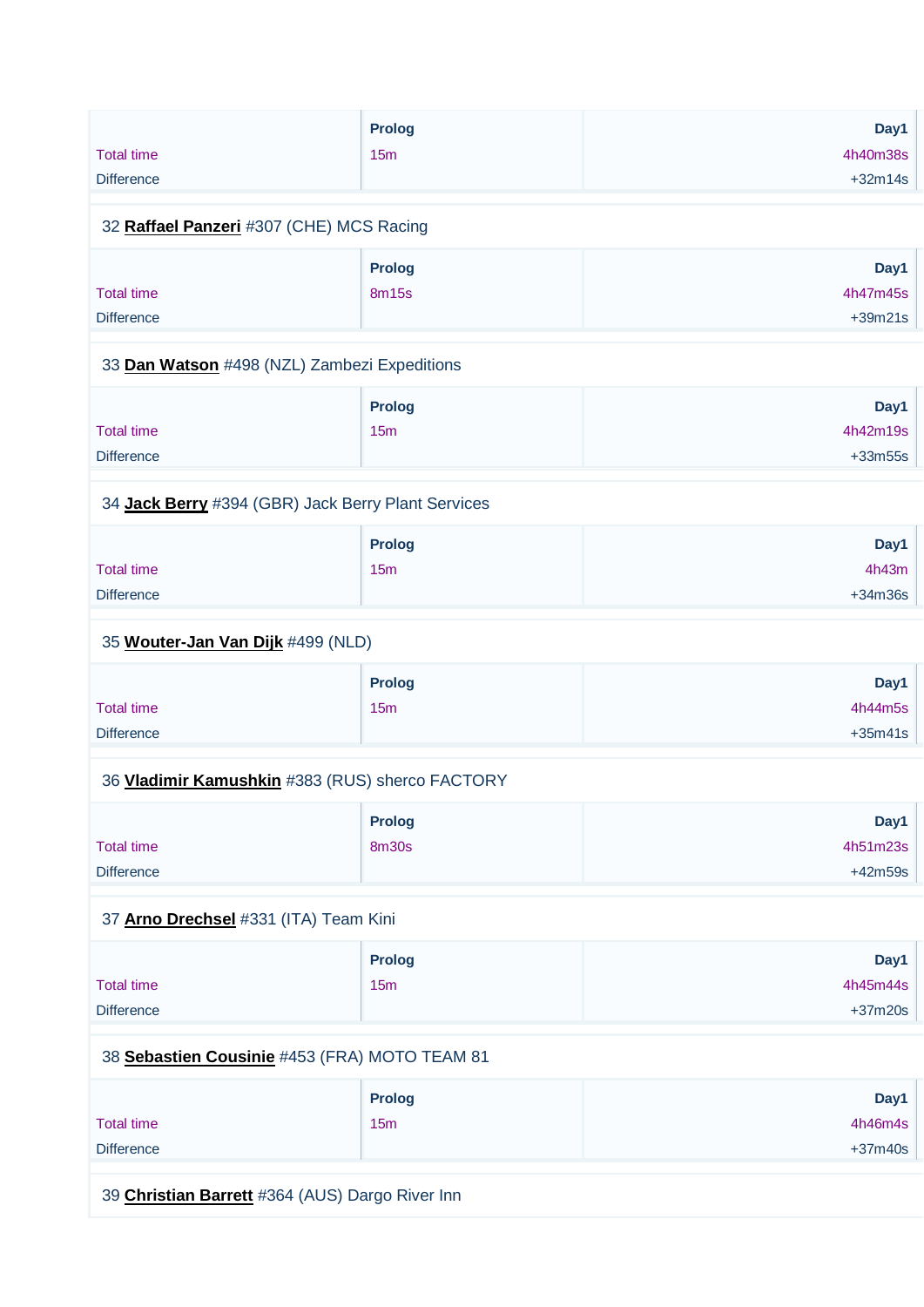|                                            | <b>Prolog</b> | Day1      |
|--------------------------------------------|---------------|-----------|
| <b>Total time</b>                          | 15m           | 4h46m31s  |
| <b>Difference</b>                          |               | $+38m7s$  |
| 40 Sebastian Hecht #494 (DEU)              |               |           |
|                                            | <b>Prolog</b> | Day1      |
| <b>Total time</b>                          | 15m           | 4h48m31s  |
| <b>Difference</b>                          |               | $+40m7s$  |
| 41 Paul Westgarth #311 (GBR) Eurotek       |               |           |
|                                            | <b>Prolog</b> | Day1      |
| <b>Total time</b>                          | 10m30s        | 4h53m1s   |
| <b>Difference</b>                          |               | $+44m37s$ |
|                                            |               |           |
| 42 David Steen #329 (NZL) Team NFI         |               |           |
|                                            | <b>Prolog</b> | Day1      |
| <b>Total time</b>                          | 6m45s         | 4h57m29s  |
| <b>Difference</b>                          |               | $+49m5s$  |
|                                            |               |           |
| 43 Pellicer Jerome #497 (FRA) Moto team 81 |               |           |
|                                            | <b>Prolog</b> | Day1      |
| <b>Total time</b>                          | 15m           | 4h49m34s  |
| <b>Difference</b>                          |               | $+41m10s$ |
|                                            |               |           |
| 44 Yves Hersche #504 (CHE)                 |               |           |
|                                            |               |           |

|                   | <b>Prolog</b>   | Day1      |
|-------------------|-----------------|-----------|
| <b>Total time</b> | 15 <sub>m</sub> | 4h50m16s  |
| <b>Difference</b> |                 | $+41m52s$ |

## 45 **[Ivan Toole](https://www.redbullromaniacs.com/for-competitors/profile/?e=rbr2019&b=328)** #328 (IRL) Torc Ireland

|                   | <b>Prolog</b>     | Day1      |
|-------------------|-------------------|-----------|
| <b>Total time</b> | 5 <sub>m30s</sub> | 5h1m2s    |
| <b>Difference</b> |                   | $+52m38s$ |

## 46 **[Jason Beaton](https://www.redbullromaniacs.com/for-competitors/profile/?e=rbr2019&b=304)** #304 (AUS) Buzz

|                   | <b>Prolog</b> | Day1      |
|-------------------|---------------|-----------|
| <b>Total time</b> | 15m           | 4h51m35s  |
| <b>Difference</b> |               | $+43m11s$ |
|                   |               |           |

47 **[Corie Cooper](https://www.redbullromaniacs.com/for-competitors/profile/?e=rbr2019&b=350)** #350 (CAN) BSC Racing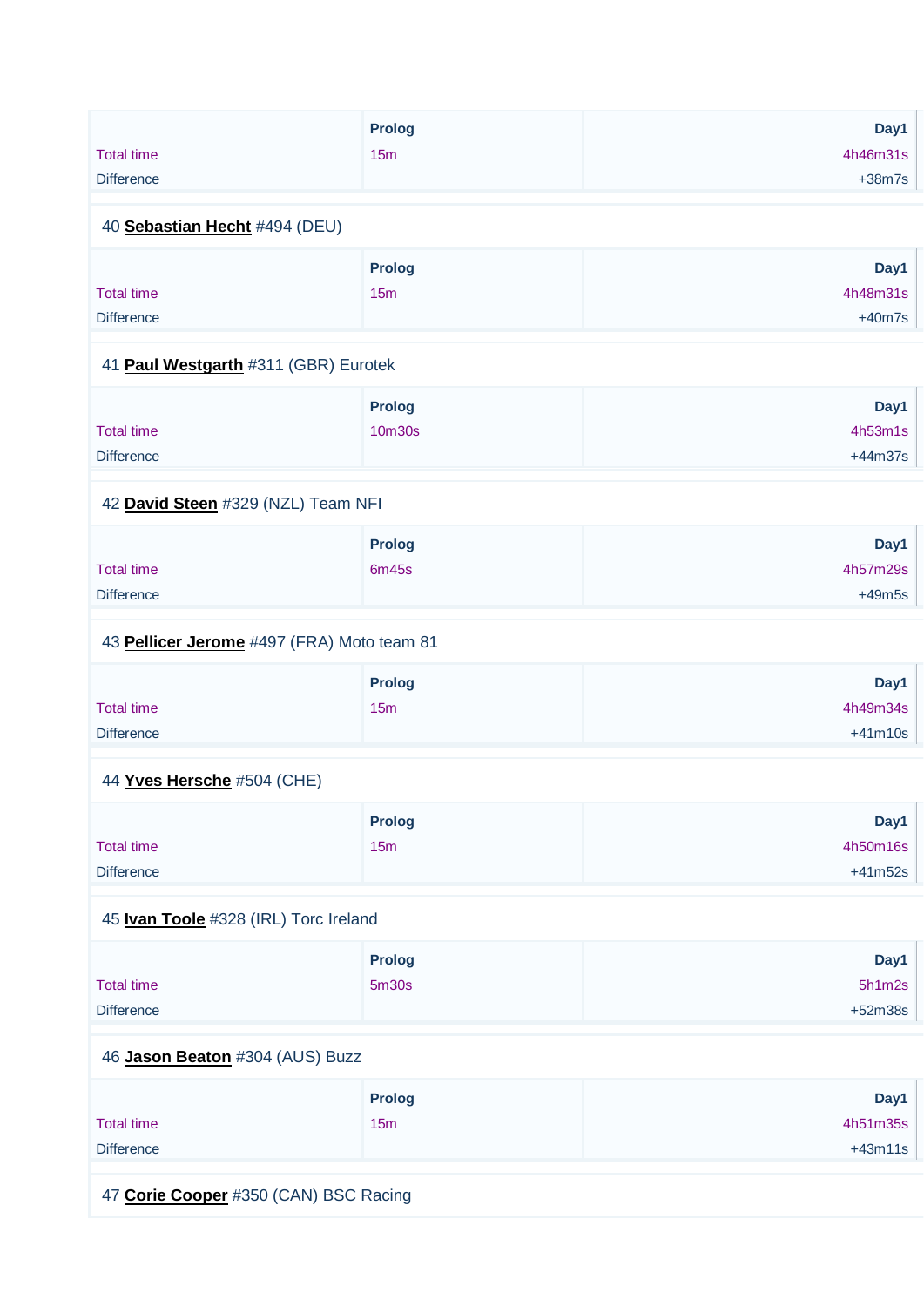|                   | <b>Prolog</b> | Day1      |
|-------------------|---------------|-----------|
| <b>Total time</b> | 15m           | 4h52m17s  |
| <b>Difference</b> |               | $+43m53s$ |

## 48 **[William Slominski](https://www.redbullromaniacs.com/for-competitors/profile/?e=rbr2019&b=428)** #428 (USA) Slomaniac

|                   | <b>Prolog</b> | Day1      |
|-------------------|---------------|-----------|
| <b>Total time</b> | 15m           | 4h52m19s  |
| <b>Difference</b> |               | $+43m55s$ |

#### 49 **[Denis Pagan](https://www.redbullromaniacs.com/for-competitors/profile/?e=rbr2019&b=503)** #503 (FRA) Welcome TT

|                   | <b>Prolog</b>   | Day1      |
|-------------------|-----------------|-----------|
| Total time        | 15 <sub>m</sub> | 4h52m52s  |
| <b>Difference</b> |                 | $+44m28s$ |

## 50 **[Ole-Johnny Skøien](https://www.redbullromaniacs.com/for-competitors/profile/?e=rbr2019&b=398)** #398 (NOR) Team Askim Mc Norway

|                   | Prolog         | Day1      |
|-------------------|----------------|-----------|
| Total time        | 4 <sub>m</sub> | 5h5m22s   |
| <b>Difference</b> |                | $+56m58s$ |

#### 51 **[Feike Prosje](https://www.redbullromaniacs.com/for-competitors/profile/?e=rbr2019&b=431)** #431 (NLD)

|                   | <b>Prolog</b> | Day1      |
|-------------------|---------------|-----------|
| <b>Total time</b> | 15m           | 4h54m56s  |
| <b>Difference</b> |               | $+46m32s$ |

#### 52 **[Jürgen Langreiter](https://www.redbullromaniacs.com/for-competitors/profile/?e=rbr2019&b=358)** #358 (AUT) Frölang Racing

|                   | <b>Prolog</b> | Day1     |
|-------------------|---------------|----------|
| <b>Total time</b> | 8m45s         | 5h1m29s  |
| <b>Difference</b> |               | $+53m5s$ |

## 53 **[Alexander De Haan](https://www.redbullromaniacs.com/for-competitors/profile/?e=rbr2019&b=312)** #312 (NLD) Amco Roke Racing Team

|                   | <b>Prolog</b>  | Day1     |
|-------------------|----------------|----------|
| <b>Total time</b> | 3 <sub>m</sub> | 5h7m27s  |
| <b>Difference</b> |                | $+59m3s$ |

#### 54 **[Markus Obendorfer](https://www.redbullromaniacs.com/for-competitors/profile/?e=rbr2019&b=475)** #475 (AUT) X-Power

|                   | <b>Prolog</b> | Day1      |
|-------------------|---------------|-----------|
| <b>Total time</b> | 9m            | 5h2m1s    |
| <b>Difference</b> |               | $+53m37s$ |

55 **[Ricardo Gimon](https://www.redbullromaniacs.com/for-competitors/profile/?e=rbr2019&b=424)** #424 (VEN) Iguana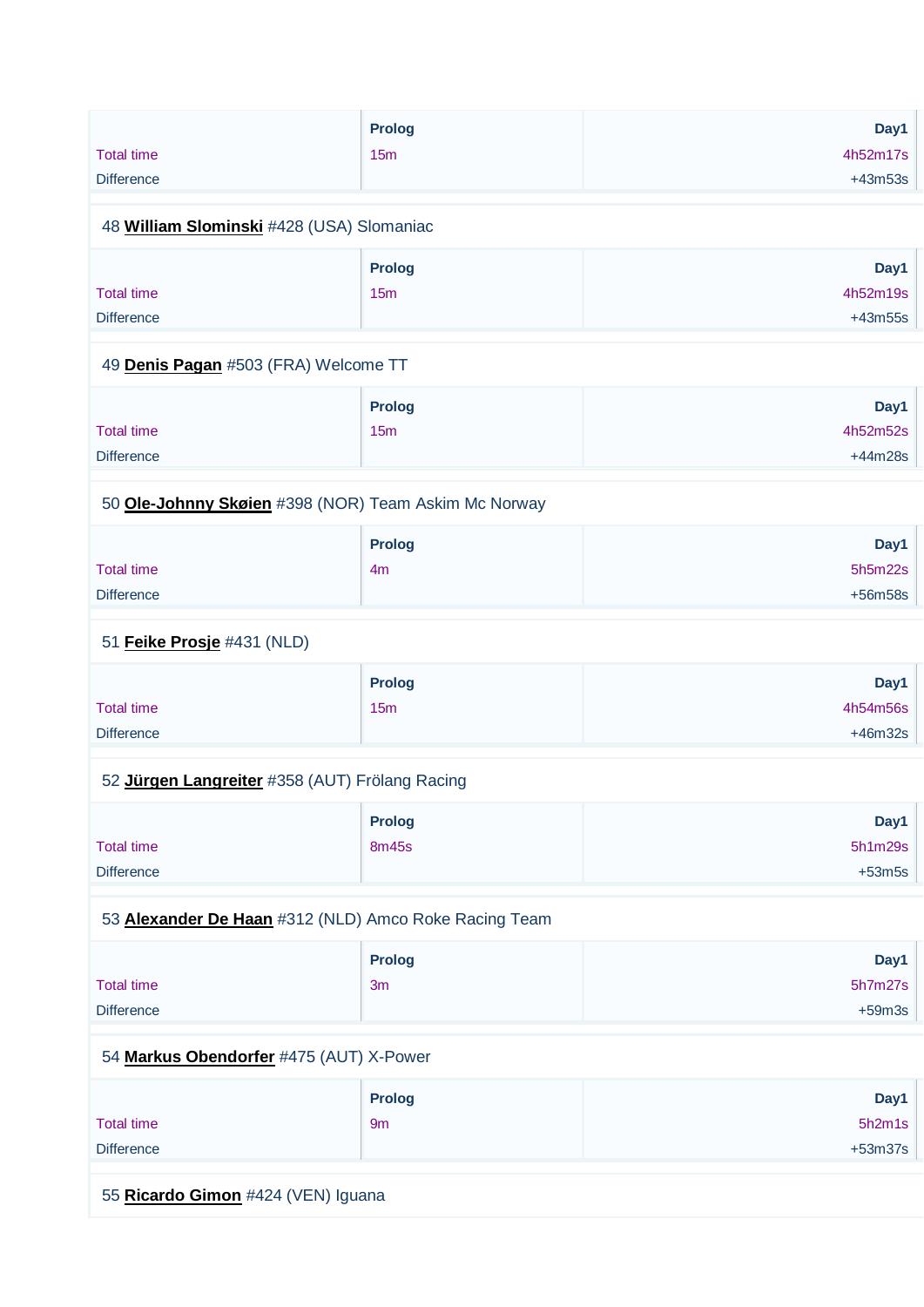|                                                               | Prolog                 | Day1            |
|---------------------------------------------------------------|------------------------|-----------------|
| <b>Total time</b>                                             | 15m                    | 4h57m45s        |
| <b>Difference</b>                                             |                        | $+49m21s$       |
| 56 Bulai Paul #447 (ROU) Master Bike                          |                        |                 |
|                                                               | Prolog                 | Day1            |
| <b>Total time</b>                                             | 15m                    | 4h57m48s        |
| <b>Difference</b>                                             |                        | $+49m24s$       |
|                                                               |                        |                 |
| 57 Chris Green #466 (GBR) Chris green roofing                 |                        |                 |
|                                                               | Prolog                 | Day1            |
| <b>Total time</b>                                             | 15m                    | 4h59m11s        |
| <b>Difference</b>                                             |                        | $+50m47s$       |
| 58 Gavin Johnston #507 (GBR) Taxi man                         |                        |                 |
|                                                               |                        |                 |
| <b>Total time</b>                                             | Prolog<br><b>7m15s</b> | Day1<br>5h7m26s |
| <b>Difference</b>                                             |                        | $+59m2s$        |
|                                                               |                        |                 |
| 59 Lefteris Kourouyiannis #465 (CYP) LeftN'Ride/Sherco Cyprus |                        |                 |
|                                                               | Prolog                 | Day1            |
| <b>Total time</b>                                             | 15m                    | 5h1m45s         |
| <b>Difference</b>                                             |                        | $+53m21s$       |
| 60 Christian Hill #455 (NZL) Team NFI                         |                        |                 |
|                                                               | Prolog                 | Day1            |
| <b>Total time</b>                                             | 15m                    | 5h3m4s          |
| <b>Difference</b>                                             |                        | $+54m40s$       |
|                                                               |                        |                 |
| 61 Nikolas Lofitis #495 (CYP) Sayious Adventure Park          |                        |                 |
|                                                               | Prolog                 | Day1            |
| <b>Total time</b>                                             | <b>7m45s</b>           | 5h10m20s        |
| <b>Difference</b>                                             |                        | $+1h1m56s$      |
| 62 Matthias Trenz #473 (DEU) BSN racing                       |                        |                 |
|                                                               | <b>Prolog</b>          | Day1            |
| <b>Total time</b>                                             | 15m                    | 5h3m9s          |
| <b>Difference</b>                                             |                        | $+54m45s$       |
|                                                               |                        |                 |
| 63 Brett Prawde #435 (ZAF)                                    |                        |                 |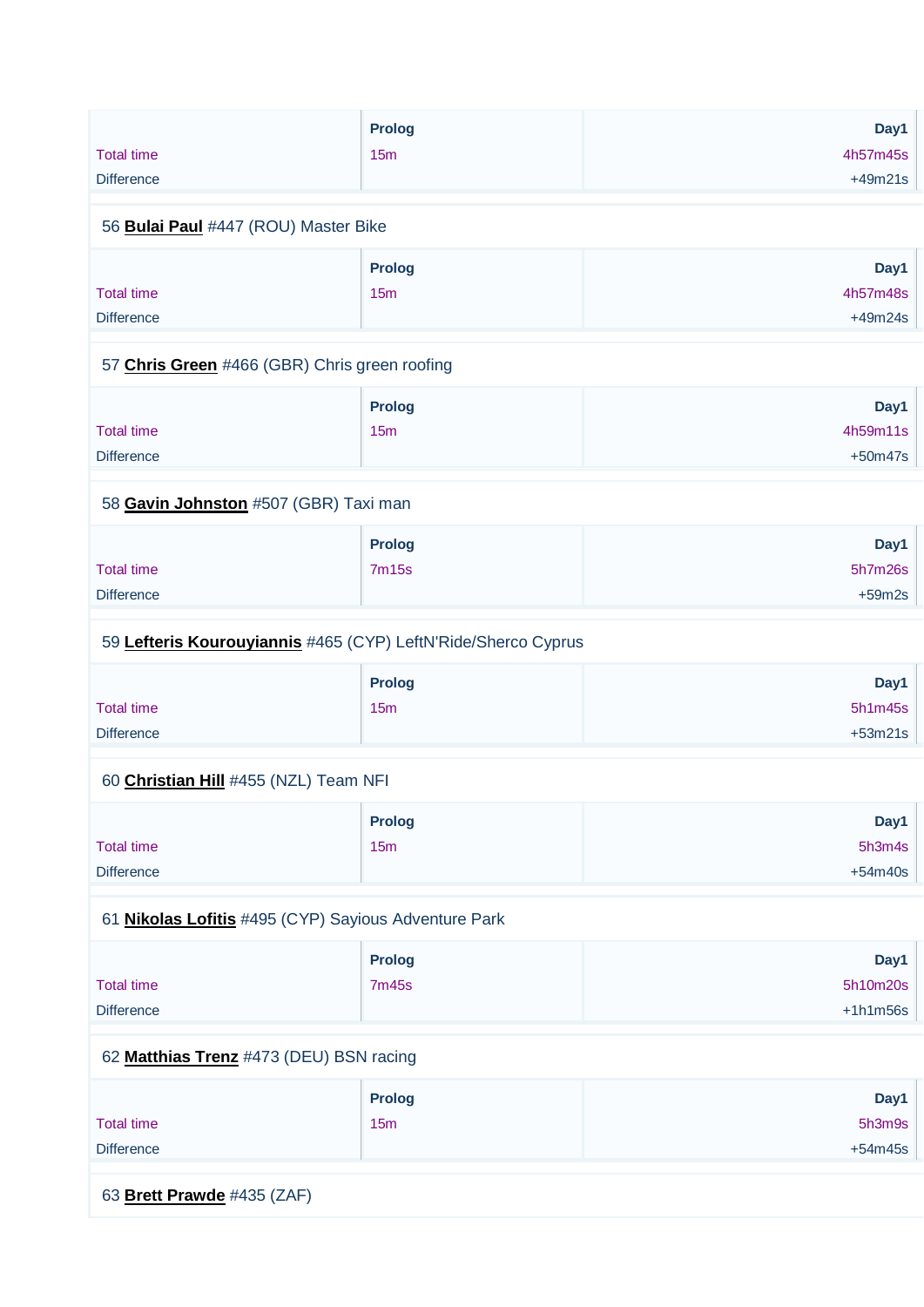| <b>Total time</b><br><b>Difference</b>                | <b>Prolog</b><br>15 <sub>m</sub> | Day1<br>5h3m9s<br>$+54m45s$ |
|-------------------------------------------------------|----------------------------------|-----------------------------|
| 64 Gavin Mccarthy #448 (USA) Chocolate Mountain Ranch |                                  |                             |
| <b>Total time</b>                                     | <b>Prolog</b><br>4m30s           | Day1<br>5h14m1s             |
| <b>Difference</b>                                     |                                  | $+1h5m37s$                  |

#### 65 **[Robert Kingston](https://www.redbullromaniacs.com/for-competitors/profile/?e=rbr2019&b=352)** #352 (AUS) Somervile motorcycles

|                   | <b>Prolog</b> | Day1      |
|-------------------|---------------|-----------|
| <b>Total time</b> | 15m           | 5h3m40s   |
| <b>Difference</b> |               | $+55m16s$ |

## 66 **[Ashley Vazey](https://www.redbullromaniacs.com/for-competitors/profile/?e=rbr2019&b=476)** #476 (NZL) Team NFI

|                   | <b>Prolog</b>   | Day1      |
|-------------------|-----------------|-----------|
| <b>Total time</b> | 15 <sub>m</sub> | 5h3m52s   |
| <b>Difference</b> |                 | $+55m28s$ |

## 67 **[Jose Antonio Martinez](https://www.redbullromaniacs.com/for-competitors/profile/?e=rbr2019&b=419)** #419 (VEN) Mr Largo

|                   | <b>Prolog</b>   | Day1      |
|-------------------|-----------------|-----------|
| <b>Total time</b> | 15 <sub>m</sub> | 5h5m7s    |
| <b>Difference</b> |                 | $+56m43s$ |

## 68 **[Raymond Borg](https://www.redbullromaniacs.com/for-competitors/profile/?e=rbr2019&b=316)** #316 (AUS)

|                   | <b>Prolog</b> | Day1     |
|-------------------|---------------|----------|
| <b>Total time</b> | 15m           | 5h6m30s  |
| <b>Difference</b> |               | $+58m6s$ |

## 69 **[Santiago Creel](https://www.redbullromaniacs.com/for-competitors/profile/?e=rbr2019&b=314)** #314 (MEX) Monkey Business

|                   | <b>Prolog</b> | Day1      |
|-------------------|---------------|-----------|
| <b>Total time</b> | 15m           | 5h6m35s   |
| <b>Difference</b> |               | $+58m11s$ |

#### 70 **[Julian Hamanek](https://www.redbullromaniacs.com/for-competitors/profile/?e=rbr2019&b=389)** #389 (AUT) S.H.A.L.

|                   | <b>Prolog</b> | Day1      |
|-------------------|---------------|-----------|
| <b>Total time</b> | 15m           | 5h8m3s    |
| <b>Difference</b> |               | $+59m39s$ |

## 71 **[Jerome Teilhard](https://www.redbullromaniacs.com/for-competitors/profile/?e=rbr2019&b=344)** #344 (FRA) Atomic moto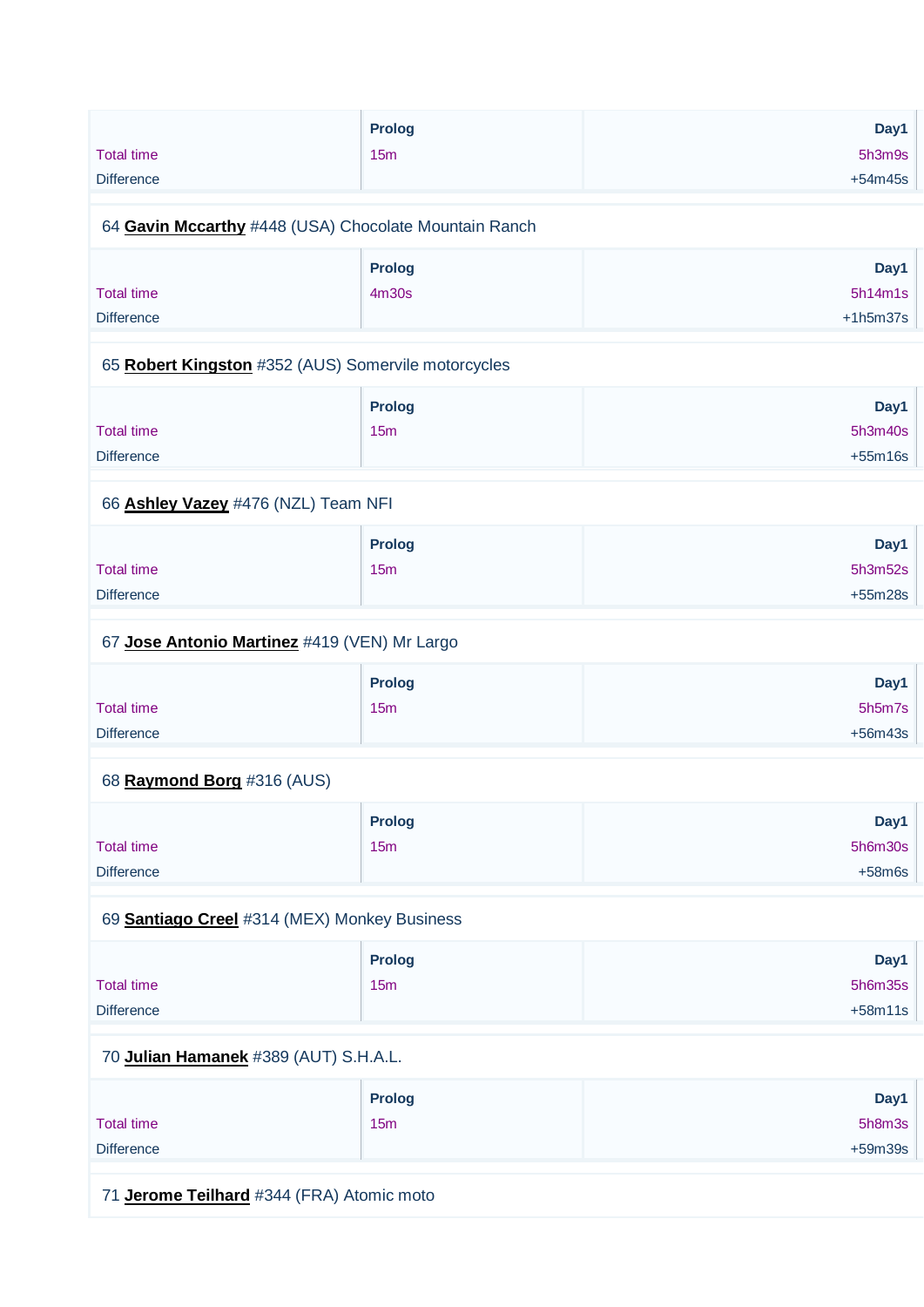| <b>Total time</b><br><b>Difference</b>                 | Prolog<br>15m        | Day1<br>5h8m47s<br>$+1h23s$    |
|--------------------------------------------------------|----------------------|--------------------------------|
| 72 Jose Alejandro Cisneros #411 (MEX) TEAM CISNEROS    |                      |                                |
| <b>Total time</b><br><b>Difference</b>                 | <b>Prolog</b><br>15m | Day1<br>5h8m59s<br>$+1h35s$    |
| 73 Sven Kümmel #472 (DEU) MSC Marbach                  |                      |                                |
| <b>Total time</b><br><b>Difference</b>                 | <b>Prolog</b><br>15m | Day1<br>5h10m18s<br>$+1h1m54s$ |
| 74 Thomas Pintal #422 (DEU)                            |                      |                                |
| <b>Total time</b><br>Difference                        | <b>Prolog</b><br>15m | Day1<br>5h11m35s<br>$+1h3m11s$ |
| 75 Arjan Van Der Veld #315 (NLD) Team de Doelen        |                      |                                |
| <b>Total time</b><br><b>Difference</b>                 | <b>Prolog</b><br>15m | Day1<br>5h11m38s<br>$+1h3m14s$ |
| 76 Robin Holtmeulen #502 (NLD) Hocoparts Racing        |                      |                                |
| <b>Total time</b><br><b>Difference</b>                 | <b>Prolog</b><br>2m  | Day1<br>5h24m54s<br>+1h16m30s  |
| 77 Markus Pfannenstein #368 (DEU) Captain Chaos Racing |                      |                                |
| <b>Total time</b><br><b>Difference</b>                 | <b>Prolog</b><br>15m | Day1<br>5h11m56s<br>$+1h3m32s$ |
| 78 Bogomil Kasabov #415 (BGR) Sport Camps France       |                      |                                |
| <b>Total time</b><br><b>Difference</b>                 | <b>Prolog</b><br>15m | Day1<br>5h11m59s<br>$+1h3m35s$ |
| 79 Luis Gonzalez #382 (MEX) Team Topaded!              |                      |                                |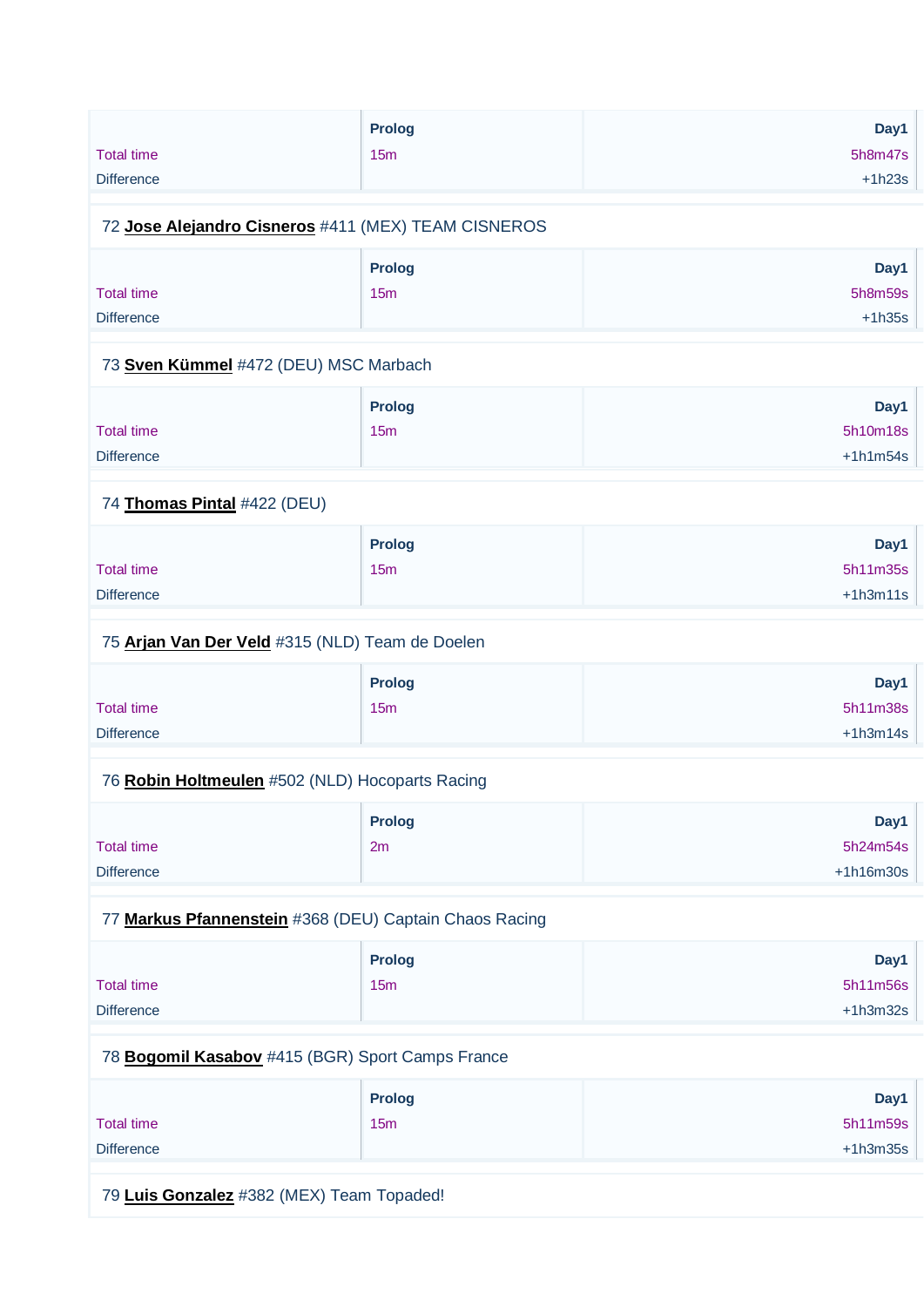|                                                           | <b>Prolog</b> | Day1        |
|-----------------------------------------------------------|---------------|-------------|
| <b>Total time</b>                                         | <b>7m30s</b>  | 5h21m40s    |
| <b>Difference</b>                                         |               | $+1h13m16s$ |
|                                                           |               |             |
| 80 Dwayne Affleck #386 (AUS) Reddot extreme / Moto Empire |               |             |
|                                                           | <b>Prolog</b> | Day1        |
| <b>Total time</b>                                         | 15m           | 5h16m16s    |
| <b>Difference</b>                                         |               | $+1h7m52s$  |
| 81 Brendon Cousins #457 (AUS) cousins racing              |               |             |
|                                                           | <b>Prolog</b> | Day1        |
| <b>Total time</b>                                         | 15m           | 5h16m30s    |
| <b>Difference</b>                                         |               | $+1h8m6s$   |
|                                                           |               |             |
| 82 Dirk Vanlaer #317 (NLD) CURO Pomptechniek              |               |             |
|                                                           | Prolog        | Day1        |
| <b>Total time</b>                                         | 15m           | 5h16m34s    |
| <b>Difference</b>                                         |               | $+1h8m10s$  |
| 83 Philip Roper #392 (GBR) Indigo Decals / Jim Aim Racing |               |             |
|                                                           | <b>Prolog</b> | Day1        |
| <b>Total time</b>                                         | 12m30s        | 5h19m52s    |
| <b>Difference</b>                                         |               | $+1h11m28s$ |
| 84 Adriaan Kentrop #488 (NLD) Amco Roke Racing Team       |               |             |
|                                                           | <b>Prolog</b> | Day1        |
| <b>Total time</b>                                         | 9m45s         | 5h23m9s     |
| <b>Difference</b>                                         |               | $+1h14m45s$ |
| 85 Pierre Antoine Colombie #396 (FRA) Moto Team 81        |               |             |
|                                                           | <b>Prolog</b> | Day1        |
| <b>Total time</b>                                         | 15m           | 5h17m58s    |
| <b>Difference</b>                                         |               | $+1h9m34s$  |
|                                                           |               |             |
| 86 Jürgen Kruptschak #474 (AUT) MSC Enduro-Junkies        |               |             |
|                                                           | <b>Prolog</b> | Day1        |
| <b>Total time</b>                                         | 15m           | 5h18m17s    |
| <b>Difference</b>                                         |               | $+1h9m53s$  |
|                                                           |               |             |

87 **[James Brown](https://www.redbullromaniacs.com/for-competitors/profile/?e=rbr2019&b=390)** #390 (GBR) RetroTrials.com / SCMCC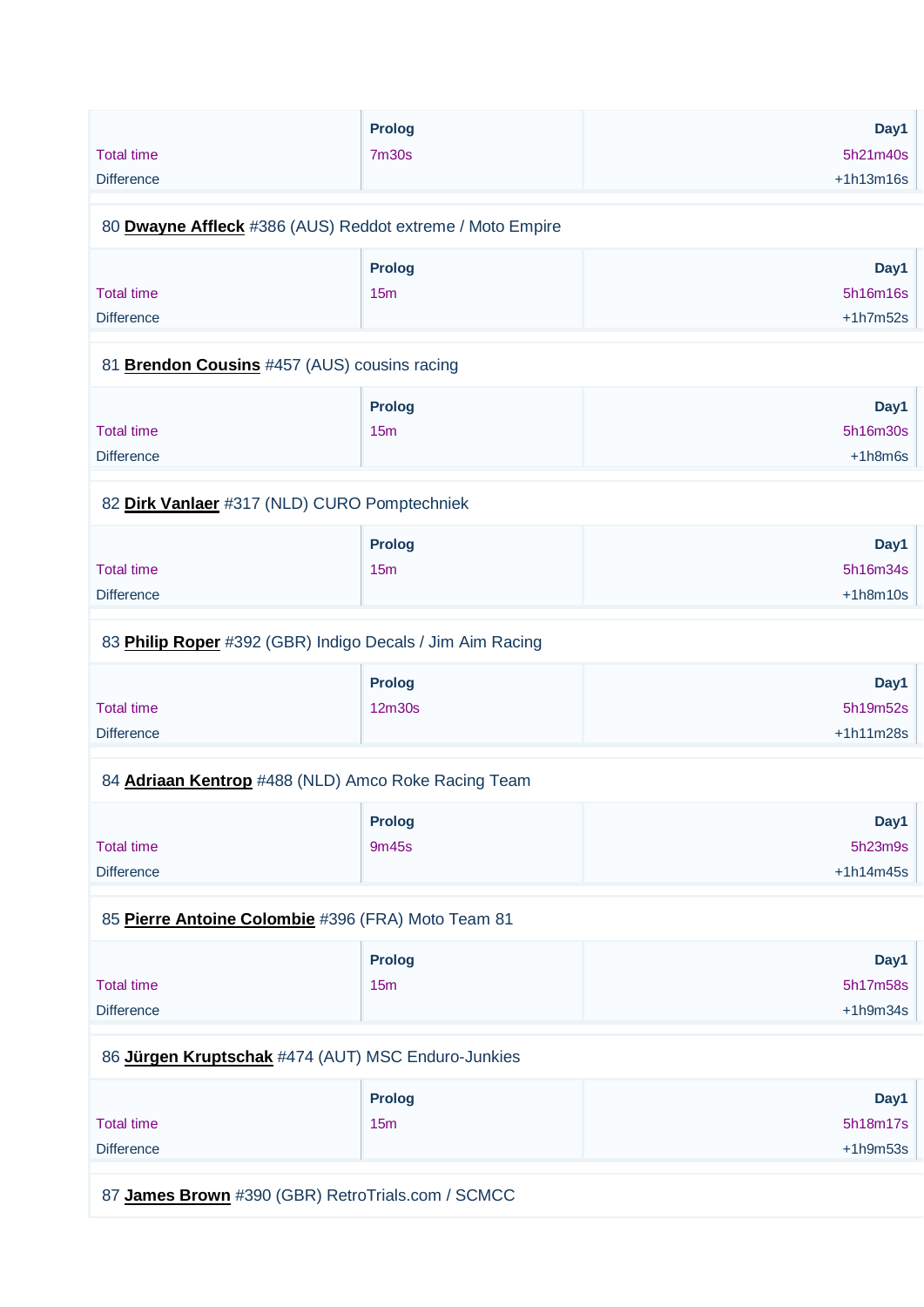| <b>Total time</b><br><b>Difference</b>           | <b>Prolog</b><br>15m | Day1<br>5h19m4s<br>$+1h10m40s$  |
|--------------------------------------------------|----------------------|---------------------------------|
| 88 Vincent Vanderheyde #468 (BEL) DE SLEKSKES    |                      |                                 |
| <b>Total time</b><br><b>Difference</b>           | Prolog<br>15m        | Day1<br>5h20m3s<br>$+1h11m39s$  |
| 89 Rodrigo Zuccon #320 (BRA) Jarva Racing /Mitas |                      |                                 |
| <b>Total time</b><br><b>Difference</b>           | <b>Prolog</b><br>15m | Day1<br>5h20m16s<br>$+1h11m52s$ |
| 90 Eduard Socaci #462 (ROU) Go Racing Bucuresti  |                      |                                 |
| <b>Total time</b><br><b>Difference</b>           | <b>Prolog</b><br>15m | Day1<br>5h21m25s<br>$+1h13m1s$  |
| 91 Tobias Schulze #335 (DEU) Ride Xpower         |                      |                                 |
| <b>Total time</b><br><b>Difference</b>           | Prolog<br>15m        | Day1<br>5h21m46s<br>$+1h13m22s$ |
| 92 Nicholas Kirk #459 (AUS) Kirk Constructions   |                      |                                 |
| <b>Total time</b><br><b>Difference</b>           | Prolog<br>11m30s     | Day1<br>5h25m45s<br>$+1h17m21s$ |
| 93 Paul Mapperson #477 (AUS) Acron industrial    |                      |                                 |
| <b>Total time</b><br><b>Difference</b>           | <b>Prolog</b><br>15m | Day1<br>5h23m13s<br>$+1h14m49s$ |
| 94 Werner Zehnder #479 (DEU) Zehnder Strassenbau |                      |                                 |
| <b>Total time</b><br><b>Difference</b>           | <b>Prolog</b><br>15m | Day1<br>5h24m3s<br>$+1h15m39s$  |

95 **[Hans Bindels](https://www.redbullromaniacs.com/for-competitors/profile/?e=rbr2019&b=351)** #351 (NLD) benedco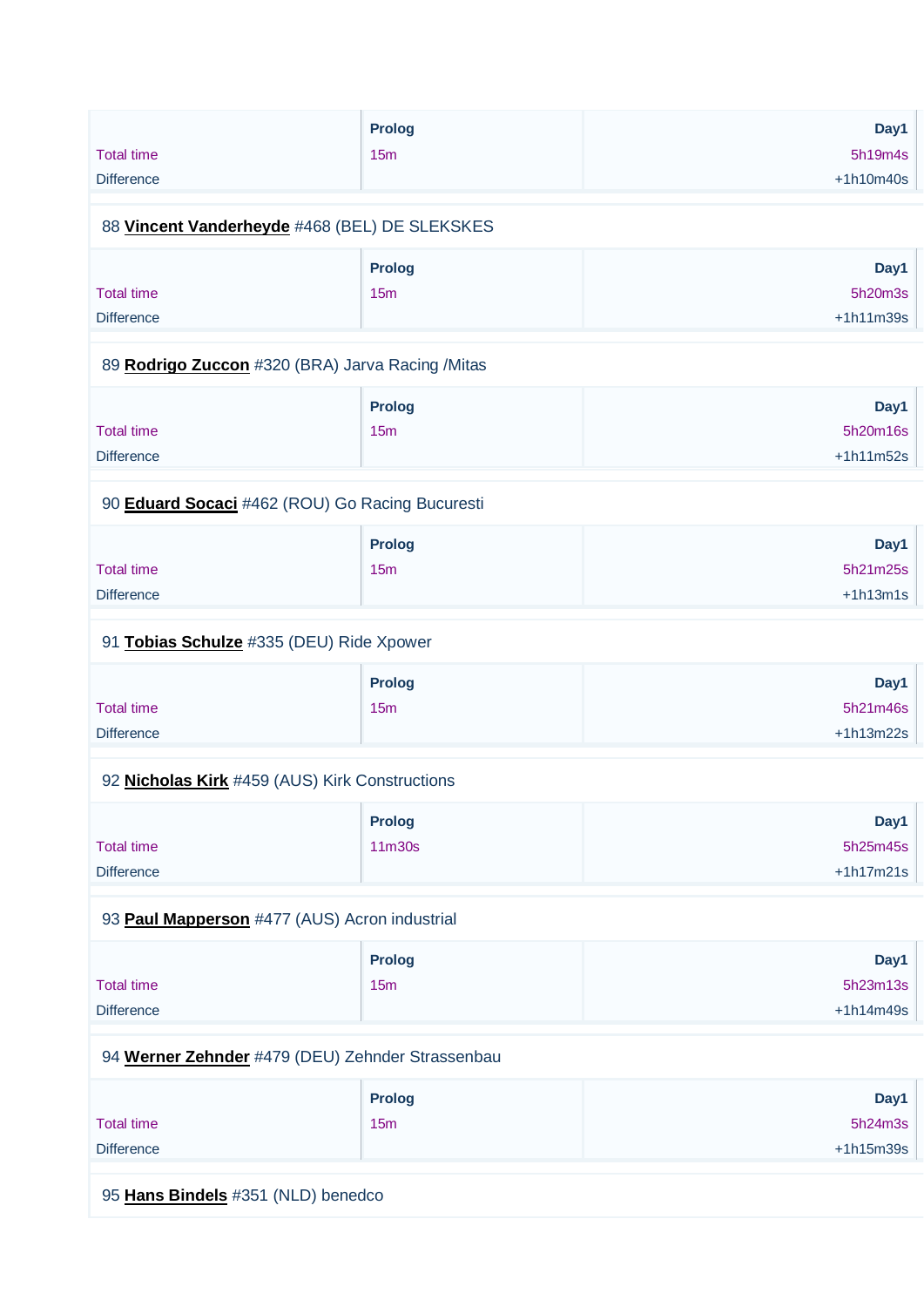|                                              | <b>Prolog</b>   | Day1                    |
|----------------------------------------------|-----------------|-------------------------|
| <b>Total time</b><br><b>Difference</b>       | 15m             | 5h24m38s<br>$+1h16m14s$ |
|                                              |                 |                         |
| 96 Nils Halvard Kringberg Nedberg #413 (NOR) |                 |                         |
|                                              | <b>Prolog</b>   | Day1                    |
| <b>Total time</b>                            | 15m             | 5h25m27s                |
| <b>Difference</b>                            |                 | $+1h17m3s$              |
| 97 Fausto Perez #414 (MEX) Beta Mexico       |                 |                         |
|                                              | <b>Prolog</b>   | Day1                    |
| <b>Total time</b>                            | 15m             | 5h25m49s                |
| <b>Difference</b>                            |                 | $+1h17m25s$             |
| 98 Simon Nutter #423 (GBR) Eurotek KTM       |                 |                         |
|                                              | Prolog          | Day1                    |
| <b>Total time</b>                            | 15m             | 5h27m                   |
| <b>Difference</b>                            |                 | $+1h18m36s$             |
| 99 Nathan Mclean #478 (GBR)                  |                 |                         |
|                                              | Prolog          | Day1                    |
| <b>Total time</b>                            | 15 <sub>m</sub> | 5h27m11s                |
| <b>Difference</b>                            |                 | $+1h18m47s$             |
| 100 Tobias Muck #322 (DEU) ATM Racing        |                 |                         |
|                                              | <b>Prolog</b>   | Day1                    |
| <b>Total time</b>                            | 15m             | 5h28m3s                 |
| <b>Difference</b>                            |                 | $+1h19m39s$             |
| 101 Jamie Black #397 (GBR) JB racing         |                 |                         |
|                                              | <b>Prolog</b>   | Day1                    |
| <b>Total time</b>                            | 10 <sub>m</sub> | 5h33m9s                 |
| <b>Difference</b>                            |                 | $+1h24m45s$             |
| 102 Scott Booth #321 (GBR) Booth             |                 |                         |
|                                              | <b>Prolog</b>   | Day1                    |
| <b>Total time</b>                            | 15m             | 5h28m21s                |
| <b>Difference</b>                            |                 | $+1h19m57s$             |
| 103 Angelo Gambino #388 (ITA) Enduroblogger  |                 |                         |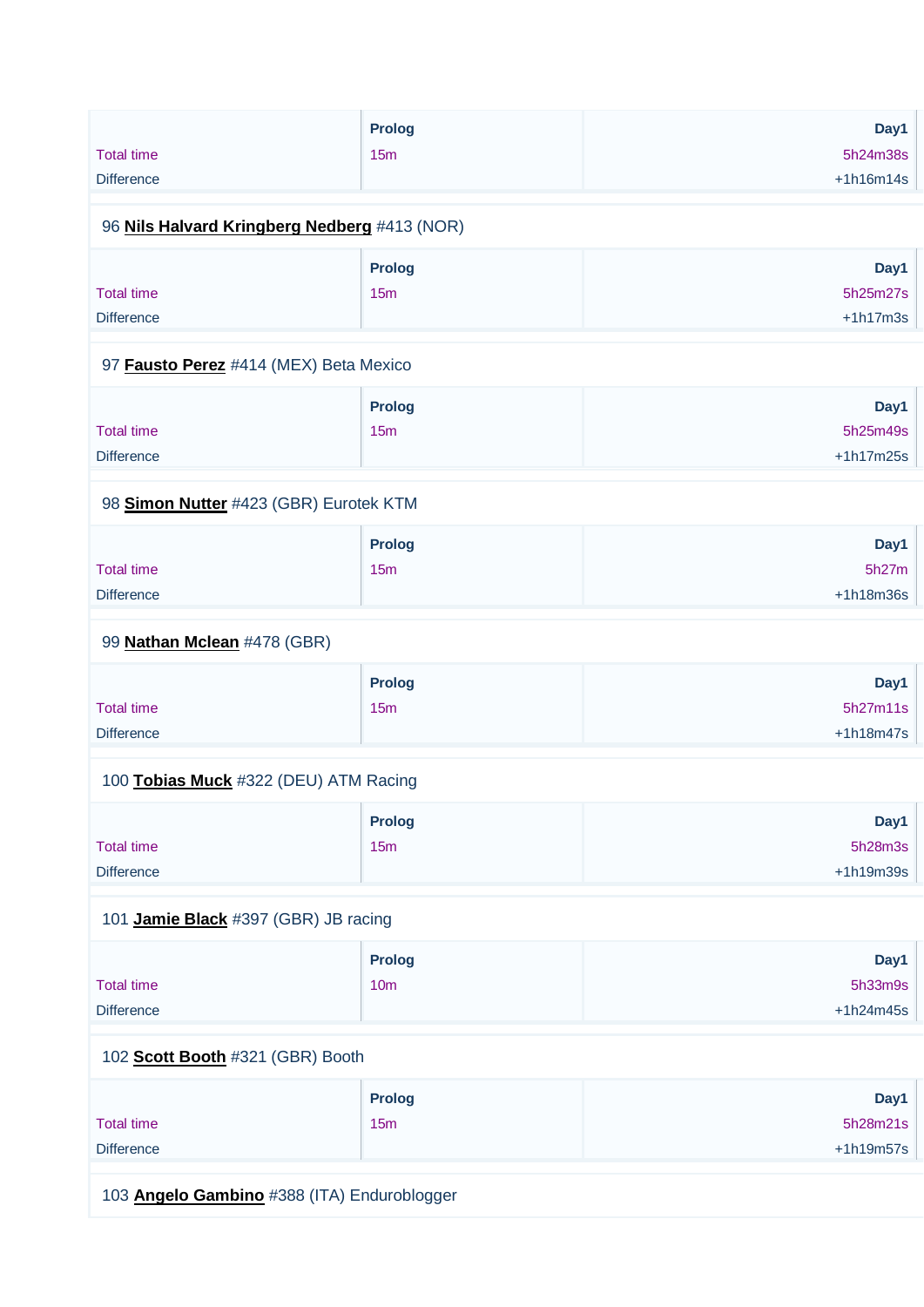|                                                        | Prolog        | Day1        |
|--------------------------------------------------------|---------------|-------------|
| <b>Total time</b>                                      | 15m           | 5h29m13s    |
| <b>Difference</b>                                      |               | +1h20m49s   |
|                                                        |               |             |
| 104 Pat Cesari #324 (GBR)                              |               |             |
|                                                        | Prolog        | Day1        |
| <b>Total time</b>                                      | 15m           | 5h30m14s    |
| <b>Difference</b>                                      |               | $+1h21m50s$ |
|                                                        |               |             |
| 105 Jos Voncken #467 (NLD) benedco                     |               |             |
|                                                        | <b>Prolog</b> | Day1        |
| <b>Total time</b>                                      | 15m           | 5h31m4s     |
| <b>Difference</b>                                      |               | $+1h22m40s$ |
|                                                        |               |             |
| 106 Florian Wegmann #484 (AUT) Euro Motors Graz        |               |             |
|                                                        | Prolog        | Day1        |
| <b>Total time</b>                                      | 9m15s         | 5h37m23s    |
| <b>Difference</b>                                      |               | +1h28m59s   |
|                                                        |               |             |
| 107 Willy Buchanan #452 (NZL) Forest Trail Events      |               |             |
|                                                        | <b>Prolog</b> | Day1        |
| <b>Total time</b>                                      | 15m           | 5h32m       |
| <b>Difference</b>                                      |               | +1h23m36s   |
|                                                        |               |             |
| 108 Sebastian Valls #501 () Revolution Bikes Guatemala |               |             |
|                                                        | <b>Prolog</b> | Day1        |
| <b>Total time</b>                                      | 12m45s        | 5h34m28s    |
| <b>Difference</b>                                      |               | $+1h26m4s$  |
|                                                        |               |             |
| 109 Hendri Salim #341 () Megatech                      |               |             |
|                                                        | Prolog        | Day1        |
| <b>Total time</b>                                      | 15m           | 5h34m24s    |
| <b>Difference</b>                                      |               | $+1h26m$    |
|                                                        |               |             |
| 110 Rodrigo Anguiano #373 (USA) Mario Roman / Team     |               |             |
|                                                        | <b>Prolog</b> | Day1        |
| <b>Total time</b>                                      | 15m           | 5h35m22s    |
| <b>Difference</b>                                      |               | +1h26m58s   |
|                                                        |               |             |
|                                                        |               |             |

111 **[Marc Grillis](https://www.redbullromaniacs.com/for-competitors/profile/?e=rbr2019&b=395)** #395 (AUS) Slow maniacs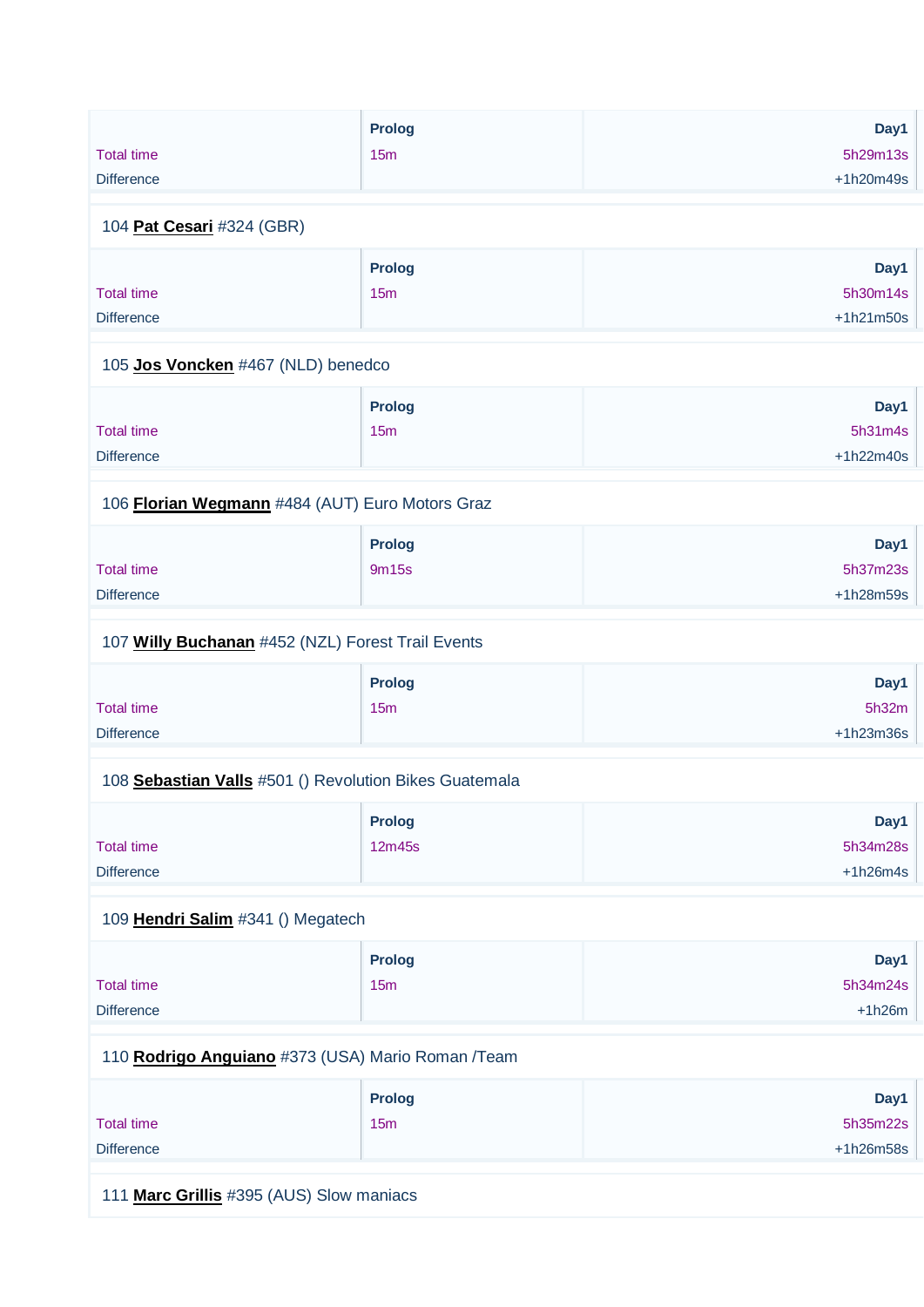|                   | <b>Prolog</b> | Day1        |
|-------------------|---------------|-------------|
| <b>Total time</b> | 15m           | 5h35m46s    |
| <b>Difference</b> |               | $+1h27m22s$ |

#### 112 **[Craig Roberts](https://www.redbullromaniacs.com/for-competitors/profile/?e=rbr2019&b=348)** #348 (AUS) Rusty Demons

|                   | Prolog | Day1        |
|-------------------|--------|-------------|
| <b>Total time</b> | 15m    | 5h35m57s    |
| <b>Difference</b> |        | $+1h27m33s$ |

#### 113 **[Jacob De Booij](https://www.redbullromaniacs.com/for-competitors/profile/?e=rbr2019&b=489)** #489 (NLD) Bouwbedrijf U.Veenstra BV

|                   | <b>Prolog</b> | Day1        |
|-------------------|---------------|-------------|
| <b>Total time</b> | 15m           | 5h37m50s    |
| <b>Difference</b> |               | $+1h29m26s$ |

#### 114 **[Pedro Esteves](https://www.redbullromaniacs.com/for-competitors/profile/?e=rbr2019&b=443)** #443 (PRT) Casa Oliva/ 100 Domus Racing Team

|                   | <b>Prolog</b> | Day1      |
|-------------------|---------------|-----------|
| <b>Total time</b> | 15m           | 5h38m17s  |
| <b>Difference</b> |               | +1h29m53s |

#### 115 **[Zeno Pasti](https://www.redbullromaniacs.com/for-competitors/profile/?e=rbr2019&b=400)** #400 (ITA) Moto club Treviso

|                   | <b>Prolog</b> | Day1      |
|-------------------|---------------|-----------|
| <b>Total time</b> | 15m           | 5h38m17s  |
| <b>Difference</b> |               | +1h29m53s |

#### 116 **[Max Machleb](https://www.redbullromaniacs.com/for-competitors/profile/?e=rbr2019&b=500)** #500 (DEU) BelRay MSR-Racing Team

|                   | <b>Prolog</b> | Day1        |
|-------------------|---------------|-------------|
| <b>Total time</b> | 15m           | 5h38m40s    |
| <b>Difference</b> |               | $+1h30m16s$ |

## 117 **[Wopke Hoekstra](https://www.redbullromaniacs.com/for-competitors/profile/?e=rbr2019&b=318)** #318 (NLD) Hard Enduro Team Fryslân

|                   | <b>Prolog</b> | Day1        |
|-------------------|---------------|-------------|
| <b>Total time</b> | 15m           | 5h38m40s    |
| <b>Difference</b> |               | $+1h30m16s$ |

#### 118 **[Wayne Player](https://www.redbullromaniacs.com/for-competitors/profile/?e=rbr2019&b=418)** #418 (GBR) Hill view kitchens.com

|                   | <b>Prolog</b> | Day1        |
|-------------------|---------------|-------------|
| <b>Total time</b> | 15m           | 5h38m42s    |
| <b>Difference</b> |               | $+1h30m18s$ |

119 **[Albert Kostenko](https://www.redbullromaniacs.com/for-competitors/profile/?e=rbr2019&b=421)** #421 (RUS) Chelgas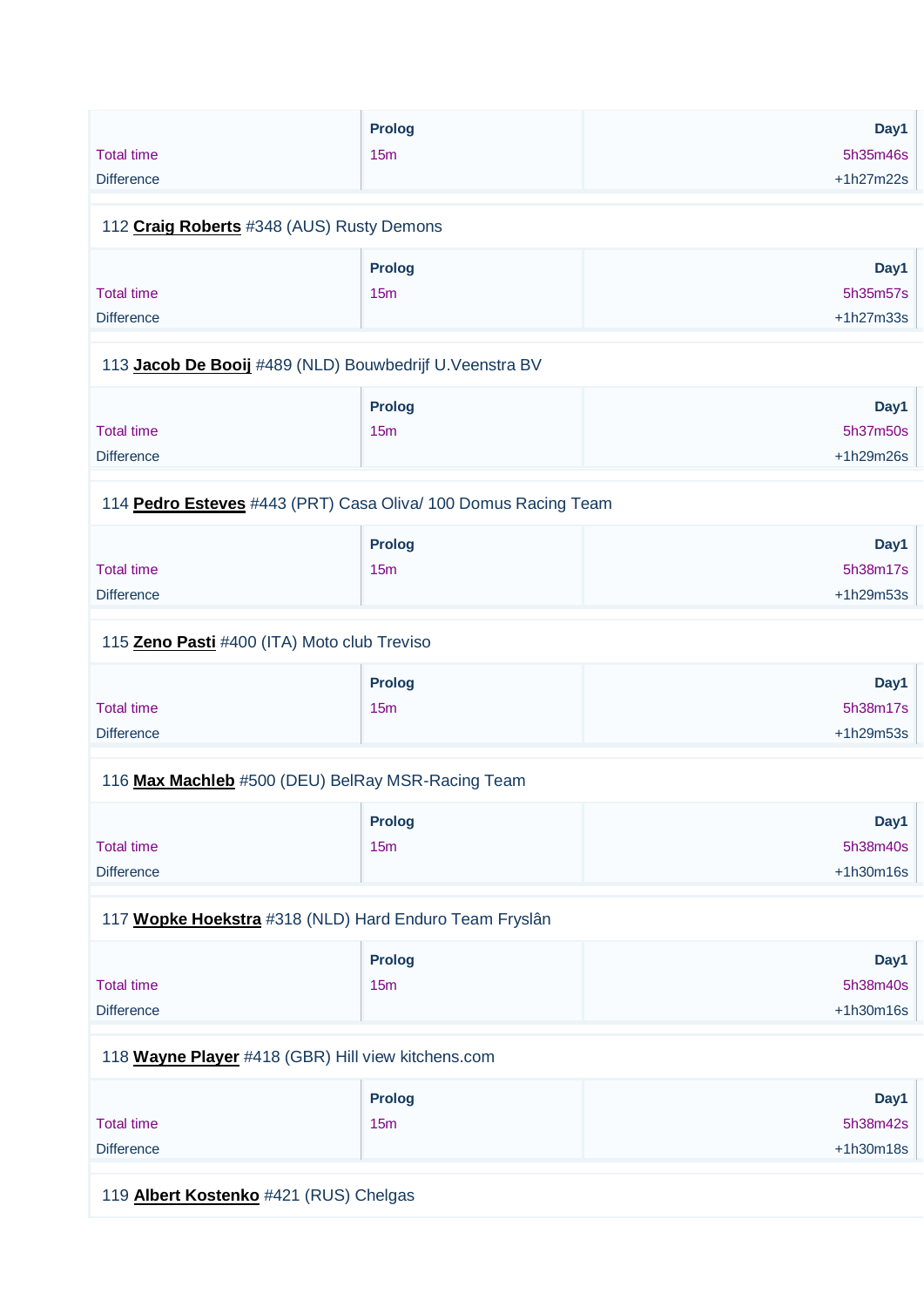|                   | <b>Prolog</b> | Day1       |
|-------------------|---------------|------------|
| <b>Total time</b> | 15m           | 5h41m25s   |
| <b>Difference</b> |               | $+1h33m1s$ |

#### 120 **[Tom Frayne](https://www.redbullromaniacs.com/for-competitors/profile/?e=rbr2019&b=338)** #338 (GBR) Wales

|                   | <b>Prolog</b> | Day1        |
|-------------------|---------------|-------------|
| <b>Total time</b> | 15m           | 5h41m44s    |
| <b>Difference</b> |               | $+1h33m20s$ |

#### 121 **[Henrik Heikkinen](https://www.redbullromaniacs.com/for-competitors/profile/?e=rbr2019&b=380)** #380 (FIN) Action Office

|                   | <b>Prolog</b> | Day1       |
|-------------------|---------------|------------|
| <b>Total time</b> | 15m           | 5h42m25s   |
| <b>Difference</b> |               | $+1h34m1s$ |

#### 122 **[Peter Wuth](https://www.redbullromaniacs.com/for-competitors/profile/?e=rbr2019&b=409)** #409 (AUT) Enduroklub W7

|                   | <b>Prolog</b>   | Day1       |
|-------------------|-----------------|------------|
| Total time        | 15 <sub>m</sub> | 5h44m32s   |
| <b>Difference</b> |                 | $+1h36m8s$ |

#### 123 **[Geoff Brigden](https://www.redbullromaniacs.com/for-competitors/profile/?e=rbr2019&b=492)** #492 (GBR) Gbpanelcraft

|                   | <b>Prolog</b> | Day1        |
|-------------------|---------------|-------------|
| <b>Total time</b> | 15m           | 5h45m22s    |
| <b>Difference</b> |               | $+1h36m58s$ |

#### 124 **[Graydon Ilderton](https://www.redbullromaniacs.com/for-competitors/profile/?e=rbr2019&b=505)** #505 (ZAF) Nomadik

|                   | <b>Prolog</b> | Day1        |
|-------------------|---------------|-------------|
| Total time        | 15m           | 5h45m36s    |
| <b>Difference</b> |               | $+1h37m12s$ |

## 125 **[Filippo Ippolito](https://www.redbullromaniacs.com/for-competitors/profile/?e=rbr2019&b=408)** #408 (ITA) Camel Attack Extreme Team

|                   | <b>Prolog</b> | Day1        |
|-------------------|---------------|-------------|
| <b>Total time</b> | 15m           | 5h45m42s    |
| <b>Difference</b> |               | $+1h37m18s$ |

#### 126 **[Callum Gibbons](https://www.redbullromaniacs.com/for-competitors/profile/?e=rbr2019&b=490)** #490 (GBR) MJM groundwork's

|                   | <b>Prolog</b> | Day1        |
|-------------------|---------------|-------------|
| <b>Total time</b> | 15m           | 5h46m55s    |
| <b>Difference</b> |               | $+1h38m31s$ |

127 **[Luis Jorge Moreno Garza](https://www.redbullromaniacs.com/for-competitors/profile/?e=rbr2019&b=426)** #426 (MEX) BETA MEXICO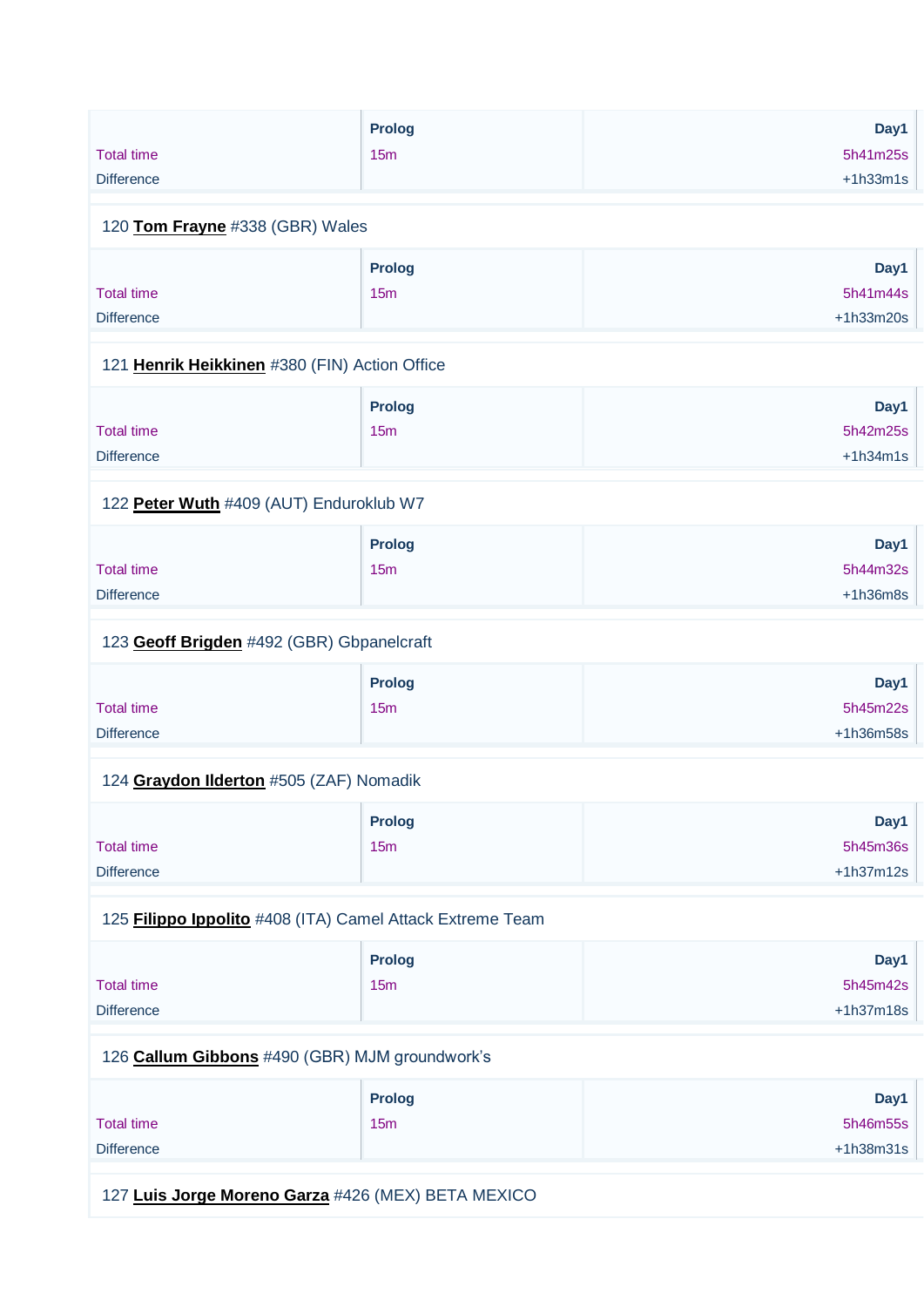|                                                            | <b>Prolog</b>                                      | Day1        |  |
|------------------------------------------------------------|----------------------------------------------------|-------------|--|
| <b>Total time</b>                                          | 15m                                                | 5h48m5s     |  |
|                                                            |                                                    |             |  |
| <b>Difference</b>                                          |                                                    | $+1h39m41s$ |  |
|                                                            |                                                    |             |  |
| 128 Sergio Jose Canales Diaz #342 (MEX) Beta Racing Mexico |                                                    |             |  |
|                                                            | <b>Prolog</b>                                      | Day1        |  |
| <b>Total time</b>                                          | 15 <sub>m</sub>                                    | 5h48m53s    |  |
| <b>Difference</b>                                          |                                                    | +1h40m29s   |  |
|                                                            |                                                    |             |  |
| 129 Robert Absmanner #365 (AUT) Mopeibuam                  |                                                    |             |  |
|                                                            |                                                    |             |  |
|                                                            | <b>Prolog</b>                                      | Day1        |  |
| <b>Total time</b>                                          | 15m                                                | 5h49m33s    |  |
| <b>Difference</b>                                          |                                                    | $+1h41m9s$  |  |
| 130 Mark Lewis #402 (GBR) Trials Day                       |                                                    |             |  |
|                                                            |                                                    |             |  |
|                                                            | Prolog                                             | Day1        |  |
| <b>Total time</b>                                          | 11m45s                                             | 5h53m46s    |  |
| <b>Difference</b>                                          |                                                    | $+1h45m22s$ |  |
|                                                            |                                                    |             |  |
| 131 Ingo Kowatsch #371 (AUT) EMC Carinthia                 |                                                    |             |  |
|                                                            | <b>Prolog</b>                                      | Day1        |  |
| <b>Total time</b>                                          | 15m                                                | 5h50m42s    |  |
|                                                            |                                                    |             |  |
| <b>Difference</b>                                          |                                                    | $+1h42m18s$ |  |
| 132 Orr Peless #340 (ISR)                                  |                                                    |             |  |
|                                                            | <b>Prolog</b>                                      |             |  |
|                                                            |                                                    | Day1        |  |
| <b>Total time</b>                                          | 15m                                                | 5h51m54s    |  |
| <b>Difference</b>                                          |                                                    | $+1h43m30s$ |  |
|                                                            | 133 Roy Janssen #345 (NLD) Sixpointtwo Hard Enduro |             |  |
|                                                            |                                                    |             |  |
|                                                            | <b>Prolog</b>                                      | Day1        |  |
| <b>Total time</b>                                          | 15m                                                | 5h52m14s    |  |
| <b>Difference</b>                                          |                                                    | $+1h43m50s$ |  |
|                                                            |                                                    |             |  |
| 134 Peet Van Saase #471 (NLD) Team de Doelen               |                                                    |             |  |
|                                                            | <b>Prolog</b>                                      | Day1        |  |
| <b>Total time</b>                                          | 10m45s                                             | 5h57m5s     |  |
|                                                            |                                                    |             |  |
| <b>Difference</b>                                          |                                                    | $+1h48m41s$ |  |
|                                                            |                                                    |             |  |
| 135 Magnus Johannessen Hoel #406 (NOR) Star Motor Enduro   |                                                    |             |  |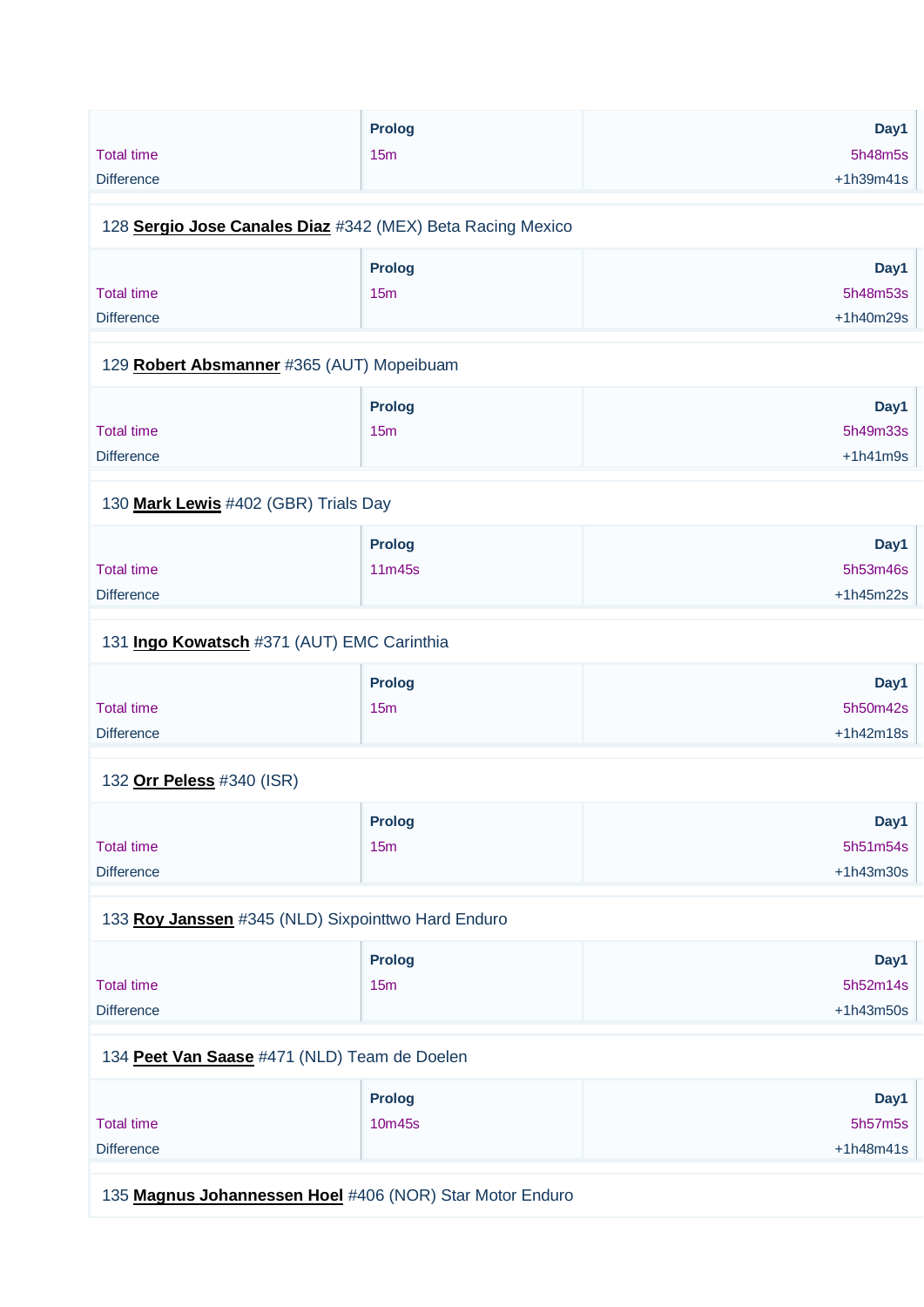|                   | Prolog | Day1       |
|-------------------|--------|------------|
| <b>Total time</b> | 15m    | 5h53m29s   |
| <b>Difference</b> |        | $+1h45m5s$ |
|                   |        |            |

#### 136 **[Jari Mutikainen](https://www.redbullromaniacs.com/for-competitors/profile/?e=rbr2019&b=326)** #326 (FIN)

|                   | <b>Prolog</b> | Day1        |
|-------------------|---------------|-------------|
| <b>Total time</b> | 15m           | 5h54m4s     |
| <b>Difference</b> |               | $+1h45m40s$ |

#### 137 **[Uwe Flath](https://www.redbullromaniacs.com/for-competitors/profile/?e=rbr2019&b=369)** #369 (DEU) Team Dachs

|                   | <b>Prolog</b> | Day1        |
|-------------------|---------------|-------------|
| <b>Total time</b> | 15m           | 5h54m7s     |
| <b>Difference</b> |               | $+1h45m43s$ |

## 138 **[Markus Wagner](https://www.redbullromaniacs.com/for-competitors/profile/?e=rbr2019&b=410)** #410 (AUT) KTM Baumschlager

|                   | <b>Prolog</b> | Day1       |
|-------------------|---------------|------------|
| Total time        | 15m           | 5h56m27s   |
| <b>Difference</b> |               | $+1h48m3s$ |

#### 139 **[Adam Keil](https://www.redbullromaniacs.com/for-competitors/profile/?e=rbr2019&b=481)** #481 (GBR) ATK Removals

|                   | <b>Prolog</b> | Day1        |
|-------------------|---------------|-------------|
| <b>Total time</b> | 15m           | 5h57m36s    |
| <b>Difference</b> |               | $+1h49m12s$ |

#### 140 **[Martin Kessler](https://www.redbullromaniacs.com/for-competitors/profile/?e=rbr2019&b=325)** #325 (DEU) MSC Marbach

|                   | <b>Prolog</b> | Day1        |
|-------------------|---------------|-------------|
| Total time        | 15m           | 5h57m38s    |
| <b>Difference</b> |               | $+1h49m14s$ |

## 141 **[Lee Szabo](https://www.redbullromaniacs.com/for-competitors/profile/?e=rbr2019&b=354)** #354 (GBR) Action tracks racing

|                   | <b>Prolog</b> | Day1       |
|-------------------|---------------|------------|
| <b>Total time</b> | 15m           | 5h58m28s   |
| <b>Difference</b> |               | $+1h50m4s$ |

#### 142 **[Roberto Dauria](https://www.redbullromaniacs.com/for-competitors/profile/?e=rbr2019&b=346)** #346 (ITA) Team Fava

|                   | <b>Prolog</b> | Day1        |
|-------------------|---------------|-------------|
| <b>Total time</b> | 15m           | 6h11s       |
| <b>Difference</b> |               | $+1h51m47s$ |

143 **[Andreas Machleb](https://www.redbullromaniacs.com/for-competitors/profile/?e=rbr2019&b=334)** #334 (DEU) BelRay MSR-Racing Team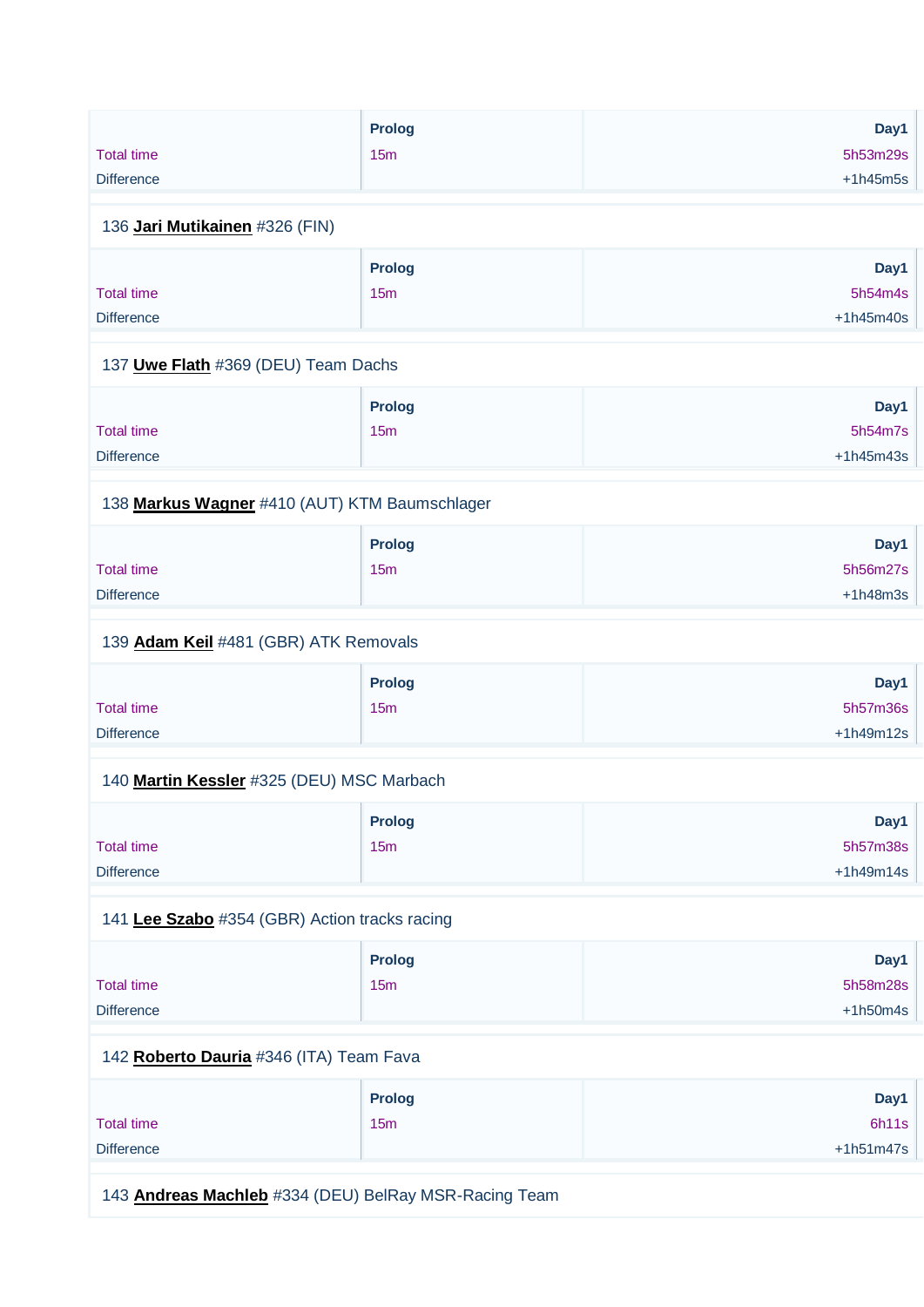|                   | <b>Prolog</b>   | Day1        |
|-------------------|-----------------|-------------|
| <b>Total time</b> | 15 <sub>m</sub> | 6h3m35s     |
| <b>Difference</b> |                 | $+1h55m11s$ |
|                   |                 |             |
|                   |                 |             |

#### 144 **[Robert Chavez](https://www.redbullromaniacs.com/for-competitors/profile/?e=rbr2019&b=440)** #440 (USA) Rob Chavez Fencing

|                   | <b>Prolog</b> | Day1        |
|-------------------|---------------|-------------|
| <b>Total time</b> | 15m           | 6h4m        |
| <b>Difference</b> |               | $+1h55m36s$ |

#### 145 **[Bernd Buchholz](https://www.redbullromaniacs.com/for-competitors/profile/?e=rbr2019&b=427)** #427 (DEU) MC schlanke Birke

|                   | <b>Prolog</b>   | Day1        |
|-------------------|-----------------|-------------|
| <b>Total time</b> | 15 <sub>m</sub> | 6h4m22s     |
| <b>Difference</b> |                 | $+1h55m58s$ |

#### 146 **[Aaron Pfadt](https://www.redbullromaniacs.com/for-competitors/profile/?e=rbr2019&b=460)** #460 (USA) Off Highway Van

|                   | <b>Prolog</b> | Day1       |
|-------------------|---------------|------------|
| Total time        | 15m           | 6h5m25s    |
| <b>Difference</b> |               | $+1h57m1s$ |

#### 147 **[Florian Grauvogl](https://www.redbullromaniacs.com/for-competitors/profile/?e=rbr2019&b=404)** #404 (DEU) rideXpower

|                   | <b>Prolog</b> | Day1        |
|-------------------|---------------|-------------|
| <b>Total time</b> | 15m           | 6h7m16s     |
| <b>Difference</b> |               | $+1h58m52s$ |

#### 148 **[Eberhard Zehnder](https://www.redbullromaniacs.com/for-competitors/profile/?e=rbr2019&b=439)** #439 (DEU) Team Zehnder

|                   | <b>Prolog</b> | Day1     |
|-------------------|---------------|----------|
| <b>Total time</b> | 15m           | 6h7m24s  |
| <b>Difference</b> |               | $+1h59m$ |

#### 149 **[Manuel Mueller](https://www.redbullromaniacs.com/for-competitors/profile/?e=rbr2019&b=434)** #434 (DEU) Team Ilupi

|                   | <b>Prolog</b>   | Day1     |
|-------------------|-----------------|----------|
| <b>Total time</b> | 15 <sub>m</sub> | 6h8m36s  |
| <b>Difference</b> |                 | $+2h12s$ |

#### 150 **[Denis Rusanovich](https://www.redbullromaniacs.com/for-competitors/profile/?e=rbr2019&b=349)** #349 (RUS) Hard Enduro Kamchatka

|                   | <b>Prolog</b> | Day1    |
|-------------------|---------------|---------|
| <b>Total time</b> | 15m           | 6h9m24s |
| <b>Difference</b> |               | $+2h1m$ |

151 **[Jochen Roser](https://www.redbullromaniacs.com/for-competitors/profile/?e=rbr2019&b=360)** #360 (DEU) MSC Wieslauftal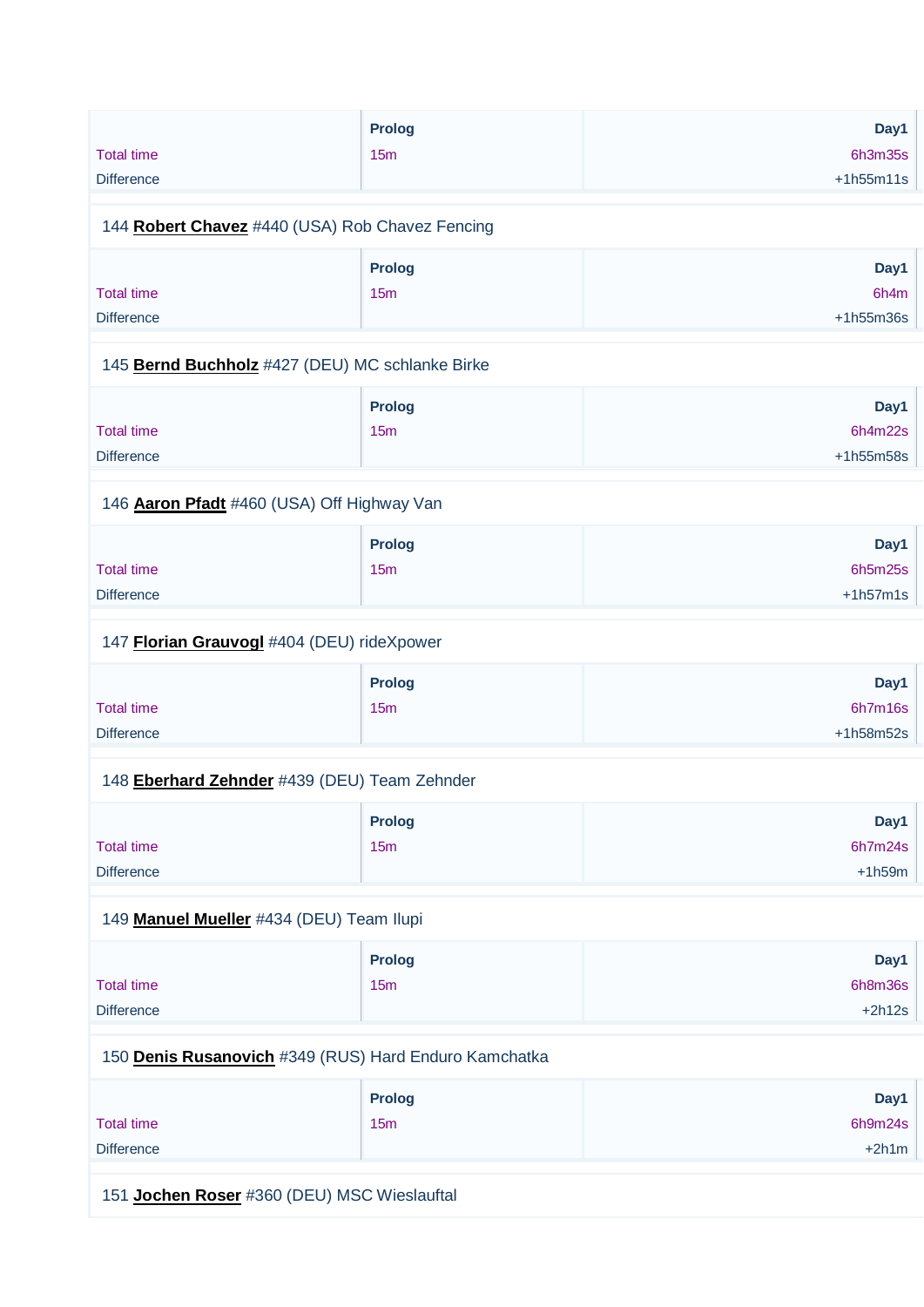| <b>Total time</b><br><b>Difference</b>                   | Prolog<br>15m             | Day1<br>6h10m31s<br>$+2h2m7s$   |
|----------------------------------------------------------|---------------------------|---------------------------------|
| 152 Hector Rubio Santamaria #407 (ESP) M.C. BURGOS SPORT |                           |                                 |
| <b>Total time</b><br><b>Difference</b>                   | <b>Prolog</b><br>15m      | Day1<br>6h11m17s<br>$+2h2m53s$  |
| 153 Kin Lung Yu #437 (HKG) ?ReunioN?                     |                           |                                 |
| <b>Total time</b><br><b>Difference</b>                   | <b>Prolog</b><br>15m      | Day1<br>6h12m50s<br>$+2h4m26s$  |
| 154 Boris Stebler #480 (CHE) EnduroTeam - Maroc          |                           |                                 |
| <b>Total time</b><br><b>Difference</b>                   | Prolog<br>15m             | Day1<br>6h13m26s<br>$+2h5m2s$   |
| 155 Andreas Lips #391 (DEU)                              |                           |                                 |
| <b>Total time</b><br><b>Difference</b>                   | Prolog<br>15 <sub>m</sub> | Day1<br>6h14m29s<br>$+2h6m5s$   |
| 156 Ziegler Peter #464 (CHE) Enduro Team - Maroc         |                           |                                 |
| <b>Total time</b><br><b>Difference</b>                   | <b>Prolog</b><br>15m      | Day1<br>6h17m<br>$+2h8m36s$     |
| 157 Arnold De Lange #442 (NLD) www.Adventure-Bike.nl     |                           |                                 |
| <b>Total time</b><br><b>Difference</b>                   | Prolog<br>15m             | Day1<br>6h25m40s<br>$+2h17m16s$ |
| 158 Jaco Vander Maarl #420 (NLD) Team De Doelen          |                           |                                 |
| <b>Total time</b><br><b>Difference</b>                   | Prolog<br>9m30s           | Day1<br>6h32m22s<br>$+2h23m58s$ |

159 **[Petr Vítek](https://www.redbullromaniacs.com/for-competitors/profile/?e=rbr2019&b=463)** #463 (CZE) AAA-HODINKY.CZ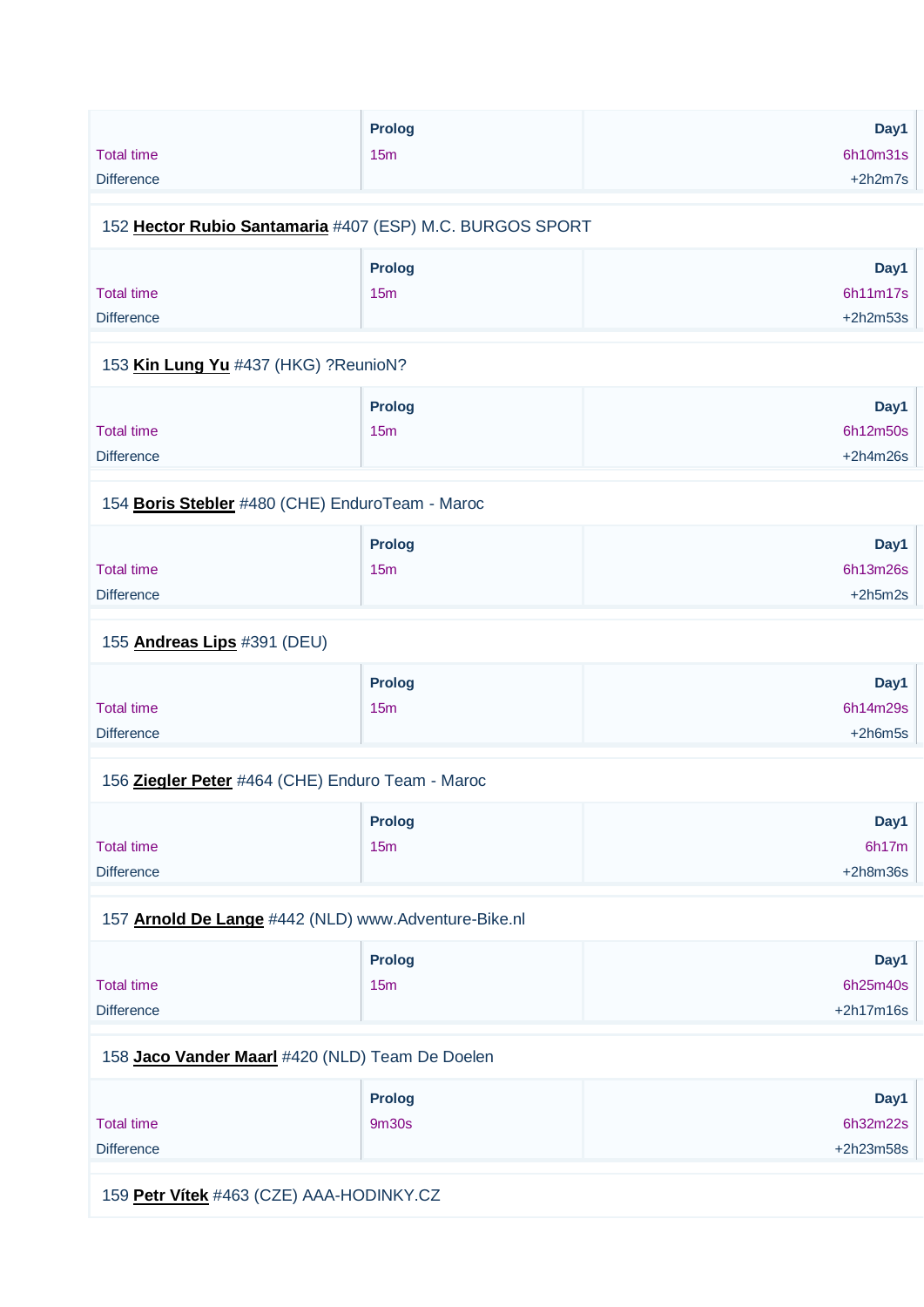|                                                                                                                                                                                                                                                                                                                                                                                                                                                                                                                  | <b>Prolog</b>                                                                                                                                         | Day1        |
|------------------------------------------------------------------------------------------------------------------------------------------------------------------------------------------------------------------------------------------------------------------------------------------------------------------------------------------------------------------------------------------------------------------------------------------------------------------------------------------------------------------|-------------------------------------------------------------------------------------------------------------------------------------------------------|-------------|
| <b>Total time</b>                                                                                                                                                                                                                                                                                                                                                                                                                                                                                                | 15 <sub>m</sub>                                                                                                                                       | 6h27m53s    |
| <b>Difference</b>                                                                                                                                                                                                                                                                                                                                                                                                                                                                                                |                                                                                                                                                       | $+2h19m29s$ |
|                                                                                                                                                                                                                                                                                                                                                                                                                                                                                                                  |                                                                                                                                                       |             |
| $\mathbf{1} \times \mathbf{1} \times \mathbf{1} \times \mathbf{1} \times \mathbf{1} \times \mathbf{1} \times \mathbf{1} \times \mathbf{1} \times \mathbf{1} \times \mathbf{1} \times \mathbf{1} \times \mathbf{1} \times \mathbf{1} \times \mathbf{1} \times \mathbf{1} \times \mathbf{1} \times \mathbf{1} \times \mathbf{1} \times \mathbf{1} \times \mathbf{1} \times \mathbf{1} \times \mathbf{1} \times \mathbf{1} \times \mathbf{1} \times \mathbf{1} \times \mathbf{1} \times \mathbf{1} \times \mathbf{$ | $\mathbf{u} \cdot \mathbf{v} = \mathbf{v} \cdot \mathbf{v} = \mathbf{v} \cdot \mathbf{v} = \mathbf{v} \cdot \mathbf{v} = \mathbf{v} \cdot \mathbf{v}$ |             |

#### 160 **[Robert Parry](https://www.redbullromaniacs.com/for-competitors/profile/?e=rbr2019&b=362)** #362 (GBR) Precision 5 star

|                   | <b>Prolog</b>   | Day1        |
|-------------------|-----------------|-------------|
| <b>Total time</b> | 15 <sub>m</sub> | 6h30m       |
| <b>Difference</b> |                 | $+2h21m36s$ |

#### 161 **[Andreas Igl](https://www.redbullromaniacs.com/for-competitors/profile/?e=rbr2019&b=336)** #336 (DEU) Captain Chaos Racing

|                   | <b>Prolog</b>  | Day1        |
|-------------------|----------------|-------------|
| <b>Total time</b> | 7 <sub>m</sub> | 6h39m50s    |
| <b>Difference</b> |                | $+2h31m26s$ |

#### 162 **[Marc Basseng](https://www.redbullromaniacs.com/for-competitors/profile/?e=rbr2019&b=375)** #375 (DEU) rideXPower

|                   | <b>Prolog</b> | Day1       |
|-------------------|---------------|------------|
| <b>Total time</b> | 15m           | 6h33m25s   |
| <b>Difference</b> |               | $+2h25m1s$ |

#### 163 **[Jonny \( Ioannis \) Polychronis](https://www.redbullromaniacs.com/for-competitors/profile/?e=rbr2019&b=469)** #469 (GRC) The Heart Of Hard Enduro / Sherco Hellas

|                   | Prolog | Day1       |
|-------------------|--------|------------|
| <b>Total time</b> | 15m    | 6h34m27s   |
| <b>Difference</b> |        | $+2h26m3s$ |

#### 164 **[Richard Manser](https://www.redbullromaniacs.com/for-competitors/profile/?e=rbr2019&b=485)** #485 (GBR) Precision5star

|                   | <b>Prolog</b> | Day1        |
|-------------------|---------------|-------------|
| <b>Total time</b> | 15m           | 6h36m49s    |
| <b>Difference</b> |               | $+2h28m25s$ |

## 165 **[Twan Van Poppel](https://www.redbullromaniacs.com/for-competitors/profile/?e=rbr2019&b=305)** #305 (NLD) The Slopers

|                   | Prolog | Day1        |
|-------------------|--------|-------------|
| <b>Total time</b> | 15m    | 6h39m57s    |
| <b>Difference</b> |        | $+2h31m33s$ |

#### 166 **[Liam Gibson](https://www.redbullromaniacs.com/for-competitors/profile/?e=rbr2019&b=385)** #385 (GBR) Zambezi Expeditions

|                   | Prolog | Day1        |
|-------------------|--------|-------------|
| <b>Total time</b> | 15m    | 6h42m52s    |
| <b>Difference</b> |        | $+2h34m28s$ |

167 **[Sergio Canales Fausti](https://www.redbullromaniacs.com/for-competitors/profile/?e=rbr2019&b=347)** #347 (MEX) Mexico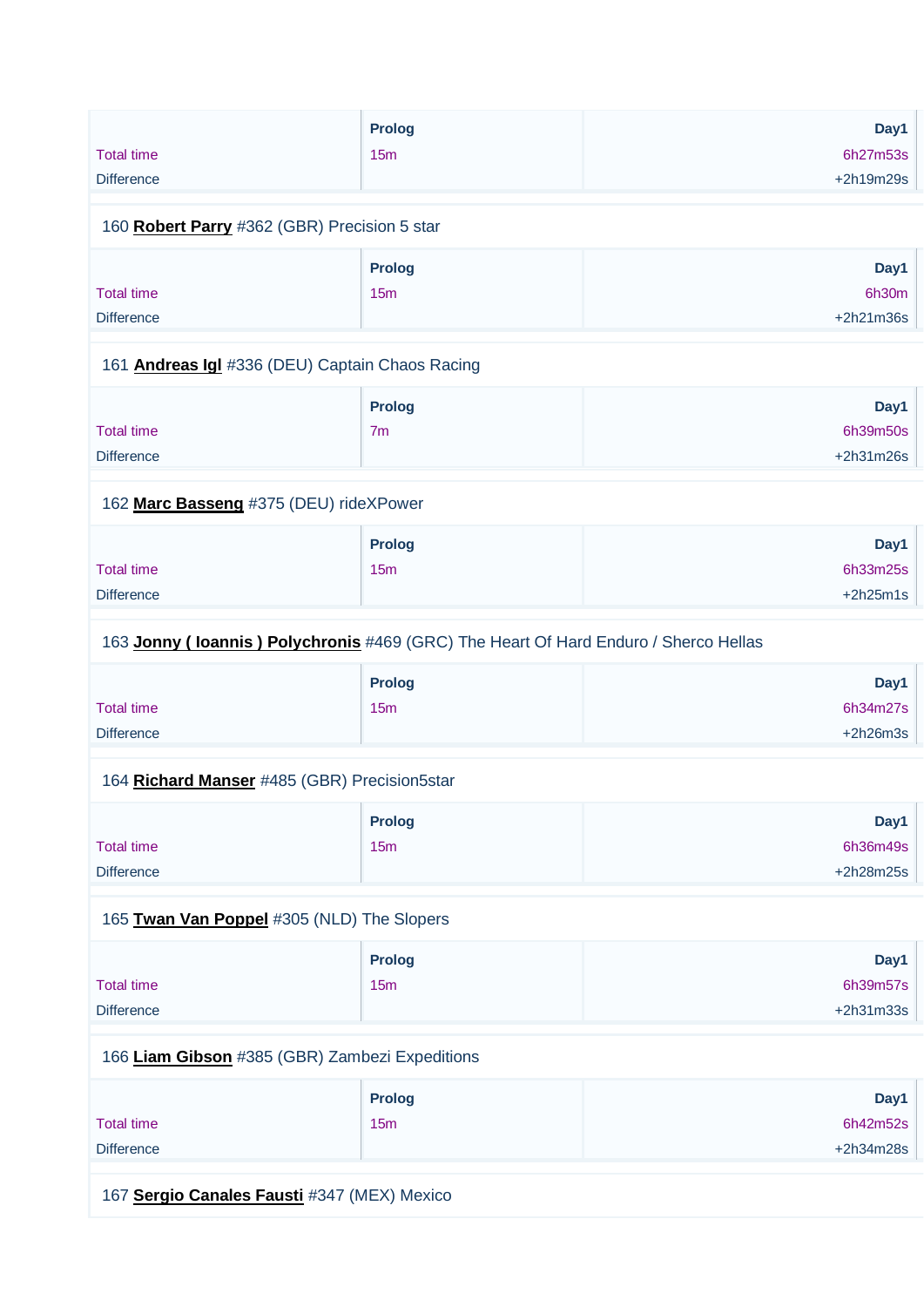|                   | <b>Prolog</b> | Day1        |
|-------------------|---------------|-------------|
| <b>Total time</b> | 15m           | 6h50m6s     |
| <b>Difference</b> |               | $+2h41m42s$ |
|                   |               |             |
| .<br>- - -        |               |             |

#### 168 **[John Cockings](https://www.redbullromaniacs.com/for-competitors/profile/?e=rbr2019&b=454)** #454 (AUS) JCA

| <b>Prolog</b> | Day1        |
|---------------|-------------|
| 15m           | 6h50m17s    |
|               | $+2h41m53s$ |
|               |             |

#### 169 **[Thomas Widmann](https://www.redbullromaniacs.com/for-competitors/profile/?e=rbr2019&b=332)** #332 (ITA) Team Kini

|                   | <b>Prolog</b>   | Day1        |
|-------------------|-----------------|-------------|
| <b>Total time</b> | 15 <sub>m</sub> | 6h52m56s    |
| <b>Difference</b> |                 | $+2h44m32s$ |

## 170 **[Jascha Riepert](https://www.redbullromaniacs.com/for-competitors/profile/?e=rbr2019&b=367)** #367 (DEU) Team

|                   | <b>Prolog</b>   | Day1       |
|-------------------|-----------------|------------|
| Total time        | 15 <sub>m</sub> | 6h54m26s   |
| <b>Difference</b> |                 | $+2h46m2s$ |

#### 171 **[Bill Forsyth](https://www.redbullromaniacs.com/for-competitors/profile/?e=rbr2019&b=376)** #376 (GBR) Team LDG Preston

|                   | <b>Prolog</b> | Day1      |
|-------------------|---------------|-----------|
| <b>Total time</b> | 15m           | 7h5m13s   |
| <b>Difference</b> |               | +2h56m49s |

## 172 **[Markus Fröschl](https://www.redbullromaniacs.com/for-competitors/profile/?e=rbr2019&b=353)** #353 (AUT) Frölang Racing

|                   | <b>Prolog</b> | Day1     |
|-------------------|---------------|----------|
| <b>Total time</b> | 15m           | 7h6m24s  |
| <b>Difference</b> |               | $+2h58m$ |

## 173 **[Amit Bar](https://www.redbullromaniacs.com/for-competitors/profile/?e=rbr2019&b=451)** #451 (ISR) Motofan

|                   | <b>Prolog</b> | Day1        |
|-------------------|---------------|-------------|
| <b>Total time</b> | 15m           | 7h7m1s      |
| <b>Difference</b> |               | $+2h58m37s$ |

#### 174 **[Alberto Justo Salas](https://www.redbullromaniacs.com/for-competitors/profile/?e=rbr2019&b=378)** #378 (ARG) Team Argentina/ Solomoto

|                   | <b>Prolog</b>   | Day1       |
|-------------------|-----------------|------------|
| <b>Total time</b> | 15 <sub>m</sub> | 7h10m15s   |
| <b>Difference</b> |                 | $+3h1m51s$ |

175 **[Ben Hogan](https://www.redbullromaniacs.com/for-competitors/profile/?e=rbr2019&b=458)** #458 (NZL) Team NFI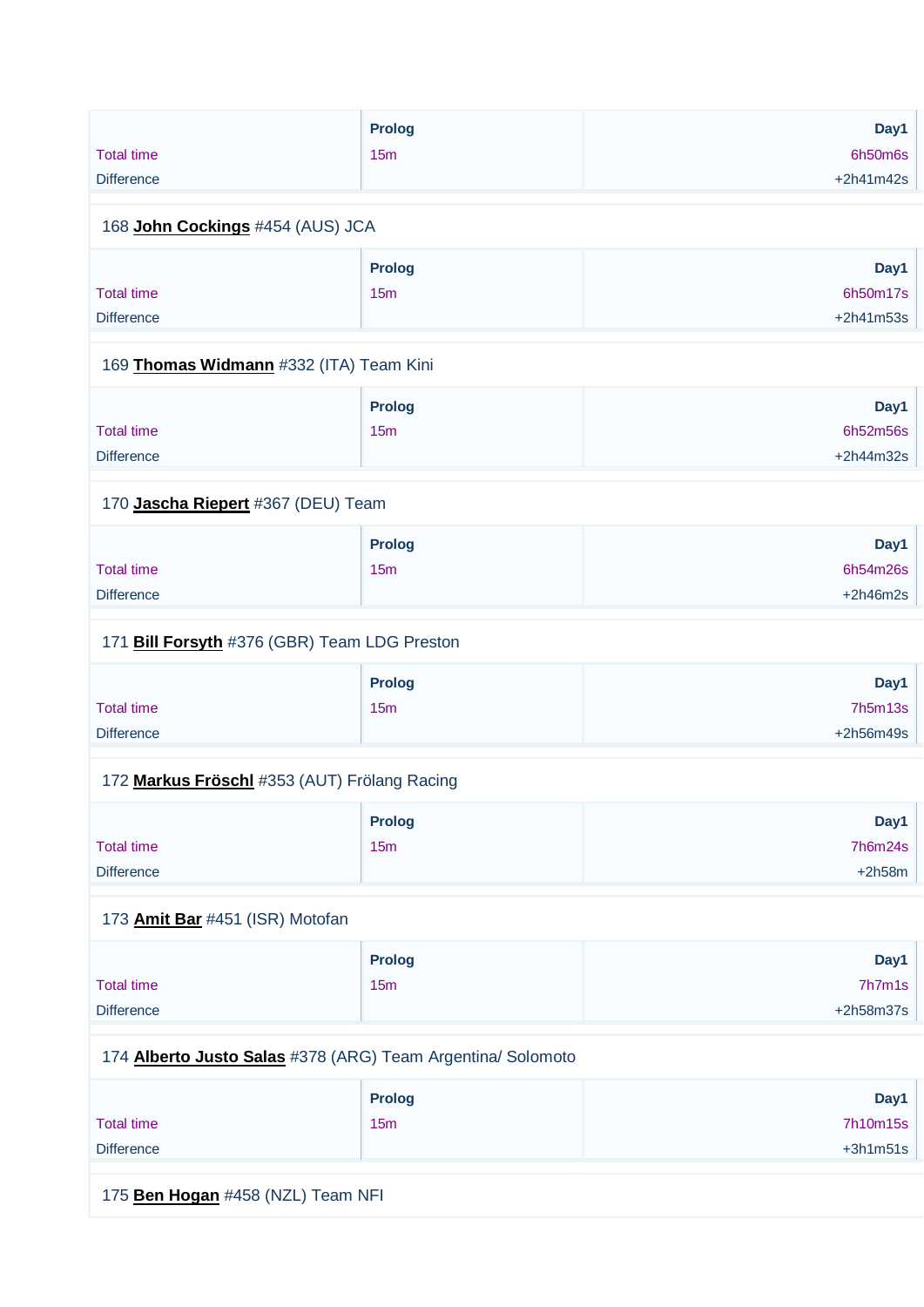|                   | <b>Prolog</b> | Day1        |
|-------------------|---------------|-------------|
| <b>Total time</b> | 15m           | 7h26m59s    |
| <b>Difference</b> |               | $+3h18m35s$ |

#### 176 **[Remus Haupt](https://www.redbullromaniacs.com/for-competitors/profile/?e=rbr2019&b=450)** #450 (USA)

|                   | <b>Prolog</b> | Day1        |
|-------------------|---------------|-------------|
| <b>Total time</b> | 15m           | 7h27m42s    |
| <b>Difference</b> |               | $+3h19m18s$ |

#### 177 **[Paul Philipp](https://www.redbullromaniacs.com/for-competitors/profile/?e=rbr2019&b=323)** #323 (CAN) Korber

|                   | <b>Prolog</b> | Day1        |
|-------------------|---------------|-------------|
| <b>Total time</b> | 15m           | 7h27m45s    |
| <b>Difference</b> |               | $+3h19m21s$ |

## 178 **[Eddie Sloane](https://www.redbullromaniacs.com/for-competitors/profile/?e=rbr2019&b=377)** #377 (GBR) Trax

|                   | <b>Prolog</b>   | Day1       |
|-------------------|-----------------|------------|
| <b>Total time</b> | 15 <sub>m</sub> | 7h29m33s   |
| <b>Difference</b> |                 | $+3h21m9s$ |

#### 179 **[Shaun Andrikopoulos](https://www.redbullromaniacs.com/for-competitors/profile/?e=rbr2019&b=430)** #430 (USA) Larson 55 Racing

|                   | <b>Prolog</b> | Day1      |
|-------------------|---------------|-----------|
| <b>Total time</b> | 15m           | 7h33m16s  |
| <b>Difference</b> |               | +3h24m52s |

## 180 **[Marcin Gedek](https://www.redbullromaniacs.com/for-competitors/profile/?e=rbr2019&b=416)** #416 (POL)

|                   | <b>Prolog</b>   | Day1        |
|-------------------|-----------------|-------------|
| <b>Total time</b> | 30 <sub>m</sub> | 7h20m45s    |
| <b>Difference</b> |                 | $+3h12m21s$ |

## 181 **[Brett Summers](https://www.redbullromaniacs.com/for-competitors/profile/?e=rbr2019&b=456)** #456 (AUS)

|                   | <b>Prolog</b> | Day1        |
|-------------------|---------------|-------------|
| <b>Total time</b> | 15m           | 7h42m7s     |
| <b>Difference</b> |               | $+3h33m43s$ |

## 182 **[Pui Kin Ma](https://www.redbullromaniacs.com/for-competitors/profile/?e=rbr2019&b=441)** #441 (HKG) ?ReunioN?

| <b>Prolog</b> | Day1        |
|---------------|-------------|
| 15m           | 8h6m16s     |
|               | $+3h57m52s$ |
|               |             |

183 **[Aliaksandr Shunkou](https://www.redbullromaniacs.com/for-competitors/profile/?e=rbr2019&b=445)** #445 (BLR) Bulba Enduro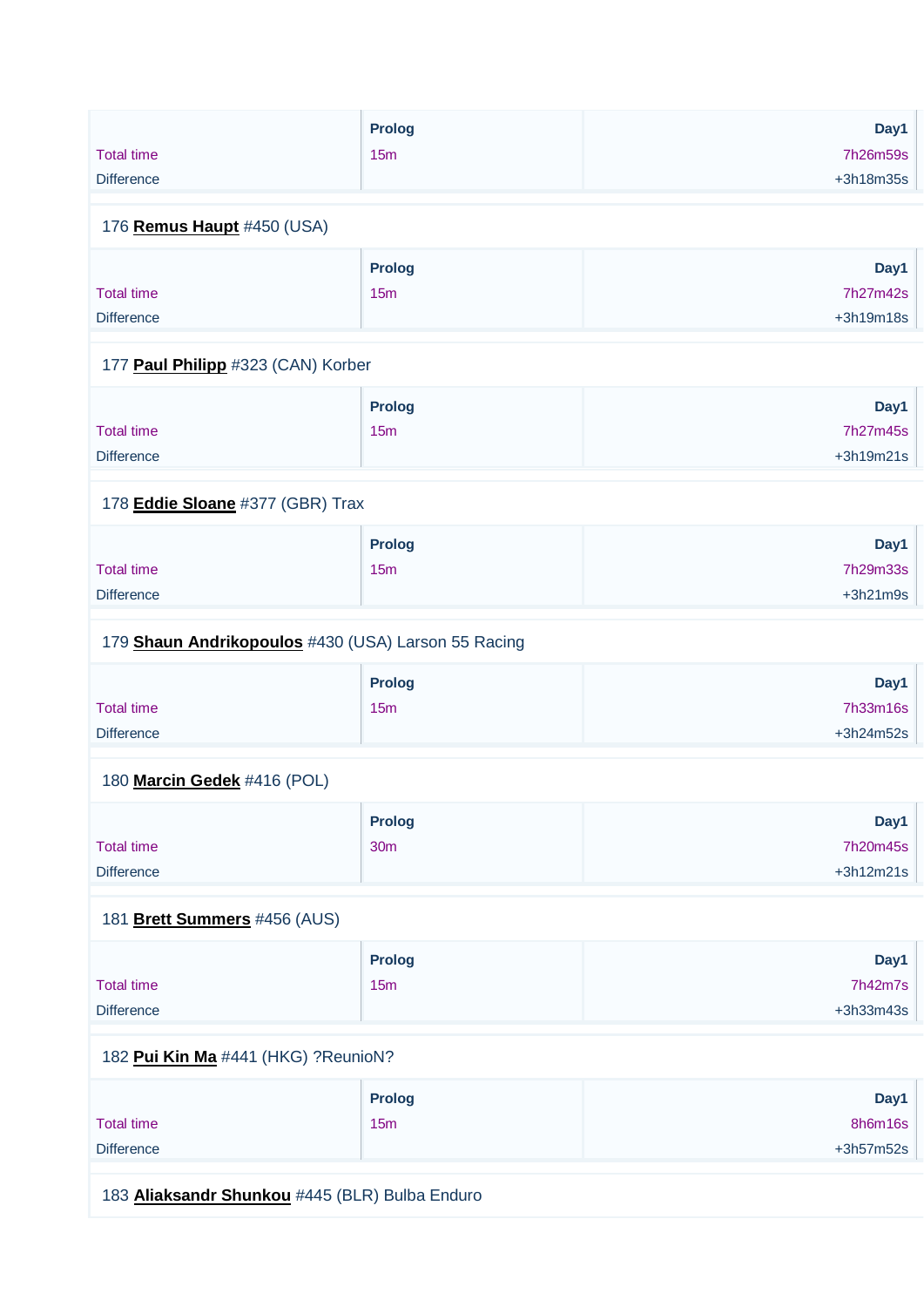|                                | Prolog                                              | Day1         |
|--------------------------------|-----------------------------------------------------|--------------|
| <b>Total time</b>              | 15m                                                 | 8h12m43s     |
|                                |                                                     |              |
| <b>Difference</b>              |                                                     | $+4h4m19s$   |
| AB1                            |                                                     |              |
|                                | 184 Ilya Solomonik #337 (RUS) ENDURO URAL           |              |
|                                | <b>Prolog</b>                                       | Day1         |
| <b>Total time</b>              | 15m                                                 | 8h14m59s     |
| <b>Difference</b>              |                                                     | $+4h6m35s$   |
|                                | 185 Hans Dahlström #496 (SWE) AiM Motorsport Sweden |              |
|                                | <b>Prolog</b>                                       | Day1         |
| <b>Total time</b>              | 15m                                                 | 11h21m18s    |
| <b>Difference</b>              |                                                     | $+7h12m54s$  |
| AB1                            |                                                     |              |
|                                |                                                     |              |
|                                | 186 David Andrade #436 (MEX) Avandaro Motor sport   |              |
|                                | Prolog                                              | Day1         |
| <b>Total time</b>              | 15m                                                 | 11h33m9s     |
| <b>Difference</b>              |                                                     | +7h24m45s    |
| AB1                            |                                                     |              |
|                                |                                                     |              |
| 187 Ross Mailer #425 (GBR) RMR |                                                     |              |
|                                | <b>Prolog</b>                                       | Day1         |
| <b>Total time</b>              | 15m                                                 | 14h1m7s      |
| Difference                     |                                                     | $+9h52m43s$  |
| AB1                            |                                                     |              |
|                                |                                                     |              |
| 188 Arturo Garza #327 (MEX)    |                                                     |              |
|                                | <b>Prolog</b>                                       | Day1         |
| <b>Total time</b>              | 15m                                                 | 15h50m19s    |
| Difference                     |                                                     | $+11h41m55s$ |
| AB1                            |                                                     |              |
|                                | 189 Adam Burt #393 (GBR) AJB PLUMBING AND HEATING   |              |
|                                |                                                     |              |
|                                | <b>Prolog</b>                                       | Day1         |
| <b>Total time</b>              | 15m                                                 | 16h28m3s     |
| Difference                     |                                                     | +12h19m39s   |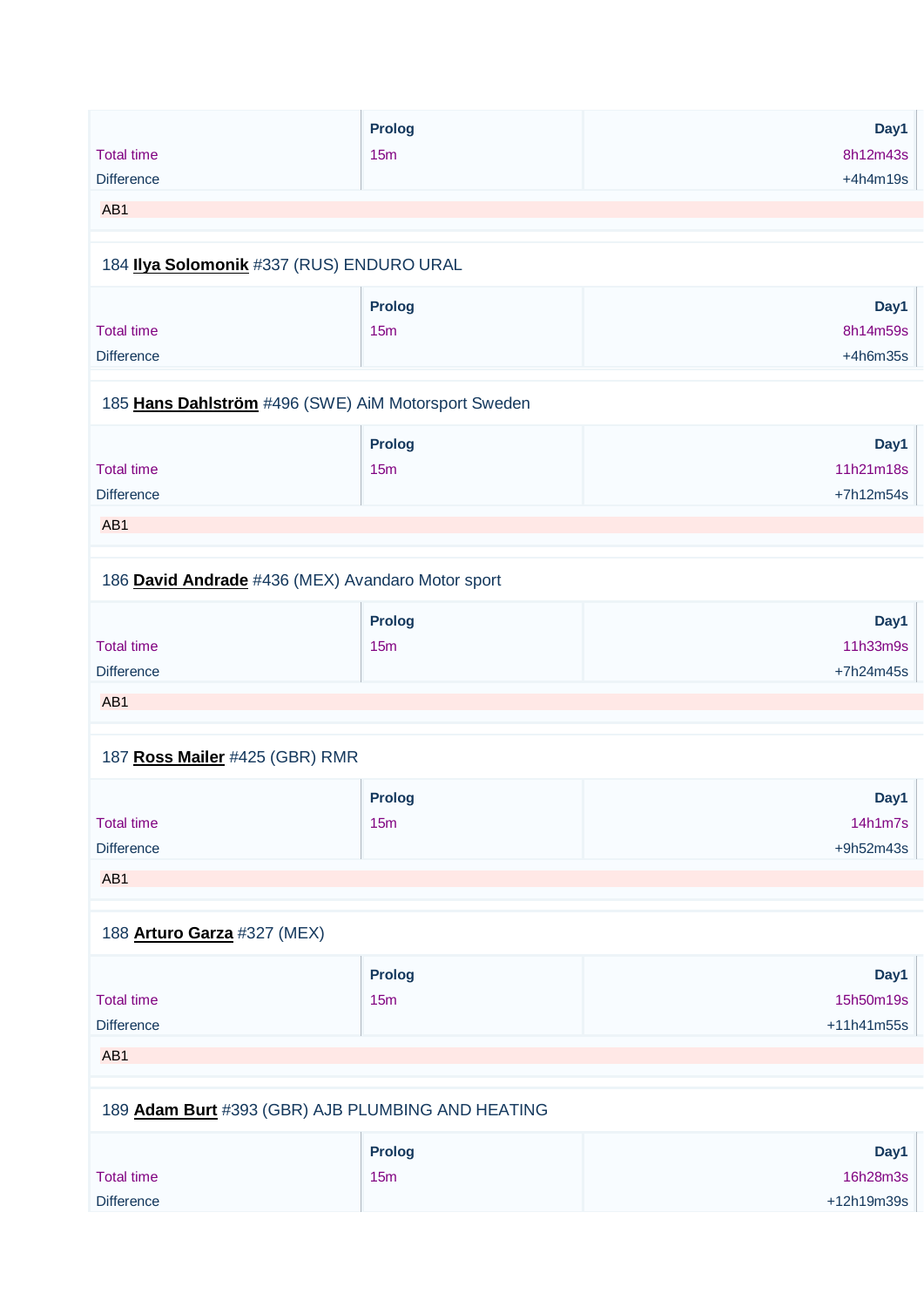| AB1                                                         |               |             |  |
|-------------------------------------------------------------|---------------|-------------|--|
|                                                             |               |             |  |
| 190 Stefano Roscini #333 (ITA) TEAM FAVA                    |               |             |  |
|                                                             |               |             |  |
|                                                             | <b>Prolog</b> | Day1        |  |
| <b>Total time</b>                                           | 15m           | 17h25m56s   |  |
| <b>Difference</b>                                           |               | +13h17m32s  |  |
| AB1                                                         |               |             |  |
|                                                             |               |             |  |
| 191 Chad Lundstrom #487 (USA) Lundstrom Chiropractic        |               |             |  |
|                                                             | <b>Prolog</b> | Day1        |  |
| <b>Total time</b>                                           | 15m           | 17h27m7s    |  |
| <b>Difference</b>                                           |               | +13h18m43s  |  |
|                                                             |               |             |  |
| AB1                                                         |               |             |  |
|                                                             |               |             |  |
| 192 Elad Sasson #483 (ISR) Dirt-X                           |               |             |  |
|                                                             | <b>Prolog</b> | Day1        |  |
| <b>Total time</b>                                           | 15m           | 17h51m16s   |  |
| <b>Difference</b>                                           |               | +13h42m52s  |  |
|                                                             |               |             |  |
| AB1                                                         |               |             |  |
| 193 Chang Nam Loong #446 (MYS) MALAYSIA SDU KTM GROUP JOHOR |               |             |  |
|                                                             | <b>Prolog</b> | Day1        |  |
| <b>Total time</b>                                           | 15m           | 18h10m35s   |  |
| <b>Difference</b>                                           |               | $+14h2m11s$ |  |
|                                                             |               |             |  |
| AB1                                                         |               |             |  |
| 194 Thomas Schweikart #355 (AUT)                            |               |             |  |
|                                                             |               |             |  |
|                                                             | <b>Prolog</b> | Day1        |  |
| <b>Total time</b>                                           | 15m           | 18h28m20s   |  |
| <b>Difference</b>                                           |               | +14h19m56s  |  |
| AB1                                                         |               |             |  |
|                                                             |               |             |  |
| 195 Pauliina Sievänen #343 (FIN)                            |               |             |  |
|                                                             |               |             |  |
|                                                             | <b>Prolog</b> | Day1        |  |
| <b>Total time</b>                                           | 15m           | 18h50m10s   |  |
| <b>Difference</b>                                           |               | +14h41m46s  |  |
| AB1                                                         |               |             |  |
|                                                             |               |             |  |
|                                                             |               |             |  |